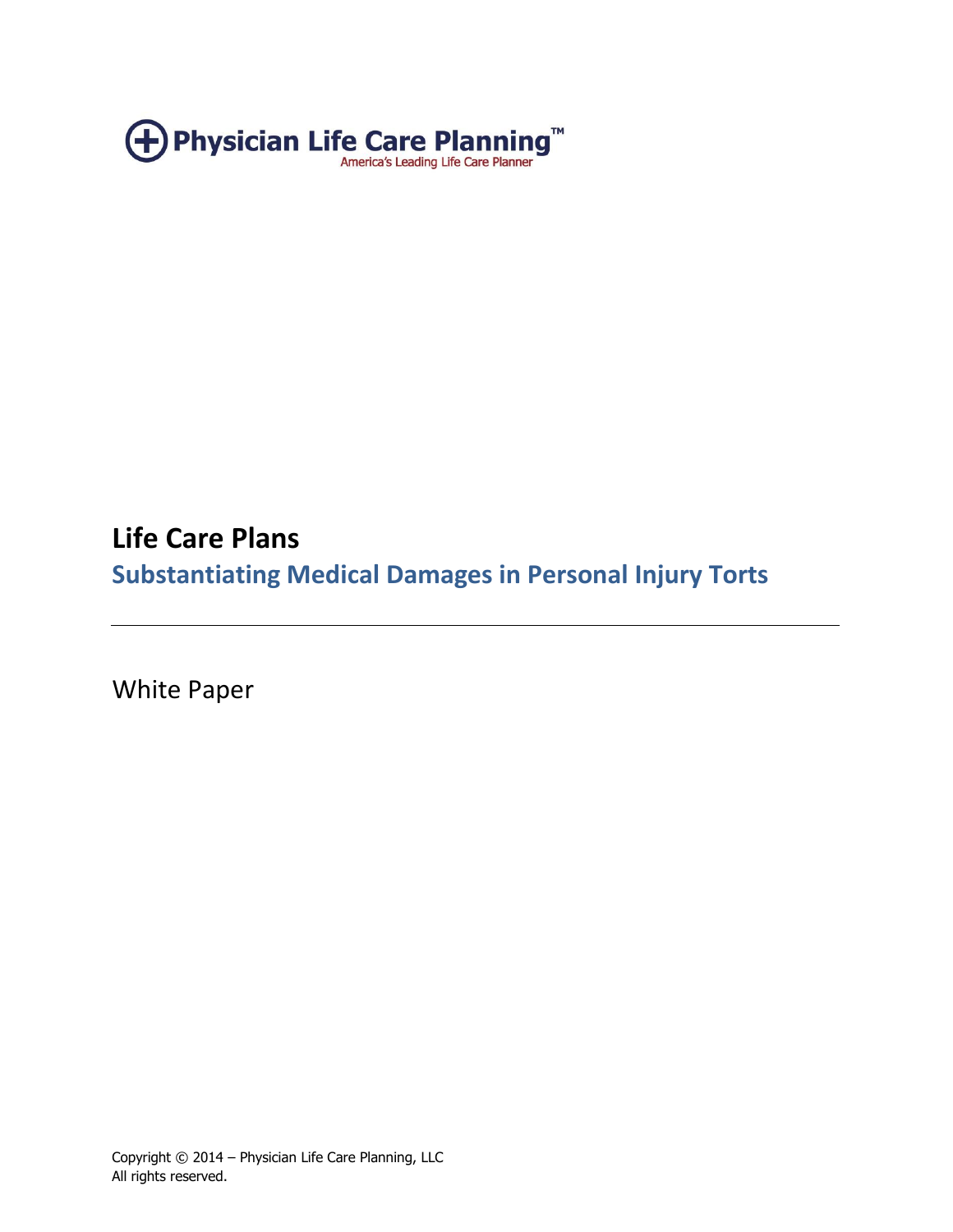#### **Copyright © 2014 - Physician Life Care Planning, LLC**

All rights reserved.

THIS WHITE PAPER IS FOR INFORMATIONAL PURPOSES ONLY AND IS PROVIDED "AS IS" AND PHYSICIAN LIFE CARE PLANNING, LLC MAKES NO WARRANTIES, EXPRESS, IMPLIED OR STATUTORY, AS TO THE INFORMATION PRESENTED HEREIN. ALL CONTENT IS SUBJECT TO CHANGE WITHOUT NOTICE.

NO LICENSE, EXPRESS OR IMPLIED, BY ESTOPPEL OR OTHERWISE, TO ANY INTELLECTUAL PROPERTY RIGHTS IS GRANTED BY THIS PRESENTATION.

#### **Physician Life Care Planning, LLC**

11550 IH 10 West Suite 375 San Antonio, Texas 78230

T: (866) 888-7352 E: info@PhysicianLCP.com

W: www.PhysicianLCP.com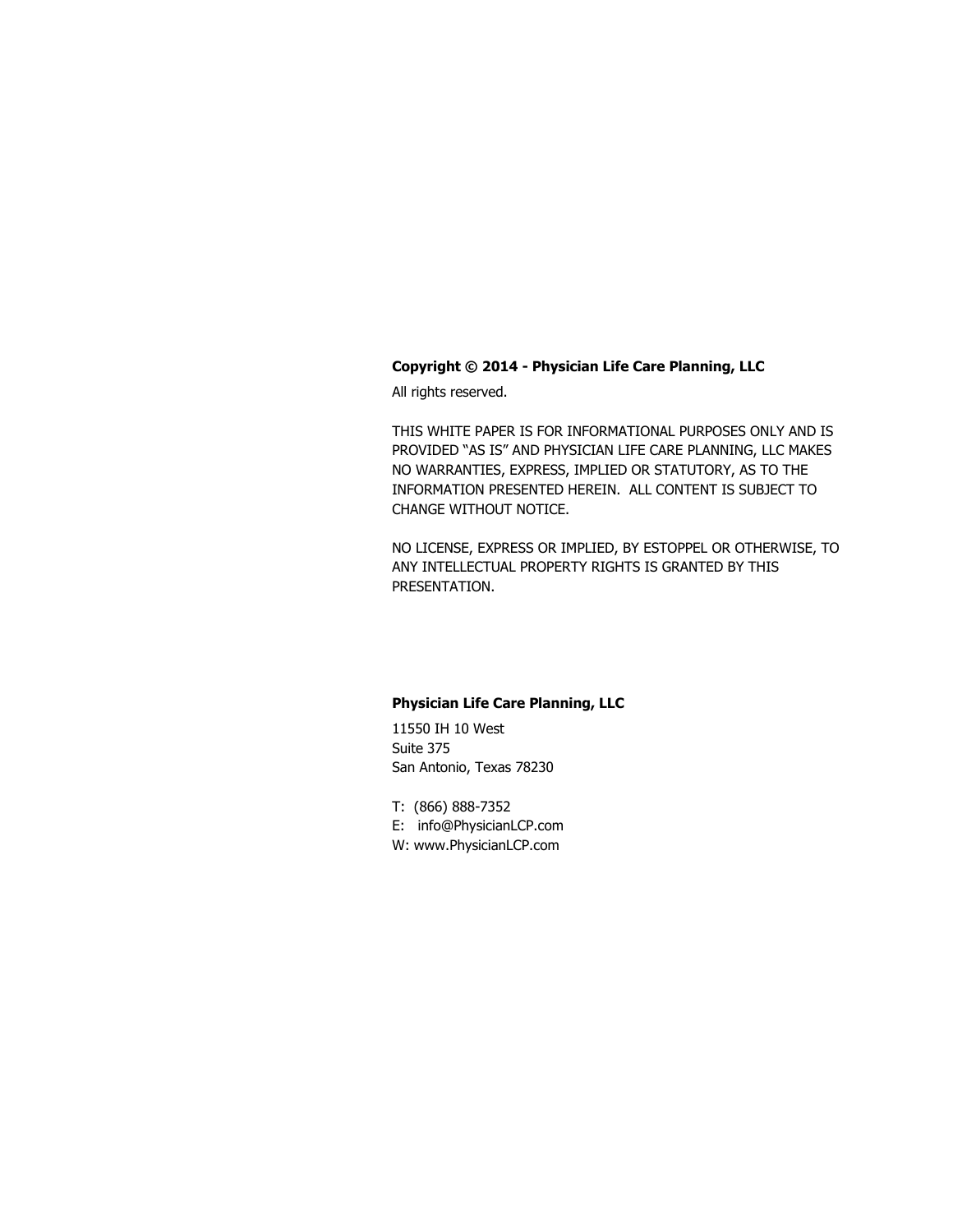## **ABSTRACT**

This white paper addresses the challenge of substantiating medical damages in personal injury torts.

In order to effectively substantiate medical damages, three basic questions must be addressed:

- What is a subject's condition?
- What medically-related goods and services does a subject's condition require?
- How much will those goods and services cost over time?

Life Care Plans are medical assessments that provide definitive answers to these questions, but only if their medical opinions are formulated by someone with requisite capacity, and only if their conclusions are supported by a proper methodological framework.

**Most Life Care Plans [and Life Care Planners] fail to credibly substantiate the medical opinions and quantitative conclusions they express.** These common failures regularly jeopardize the same people Life Care Plans are intended to help. v

**This paper presents a proper systematic framework for formulating and substantiating medical damages in personal injury torts.** 

The easy-to-follow framework presented in this document specifies a set of narrowly defined objectives, and consists of three imperative components:

- A Foundation
- A Superstructure
- A set of Mechanics

Only by fully understanding and properly applying these elements can one credibly substantiate medical damages in personal injury torts.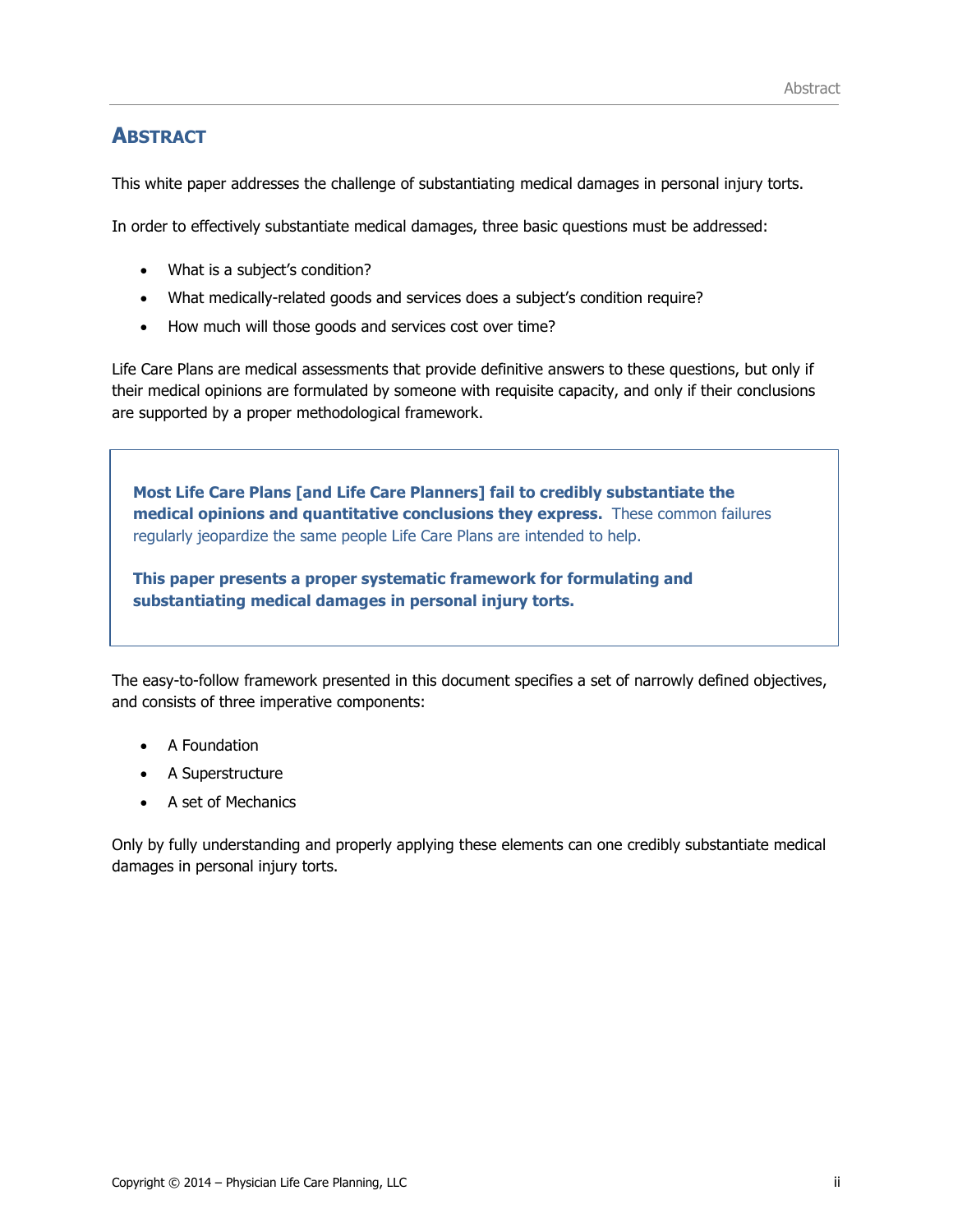## **CONTENTS**

[This space left intentionally blank.]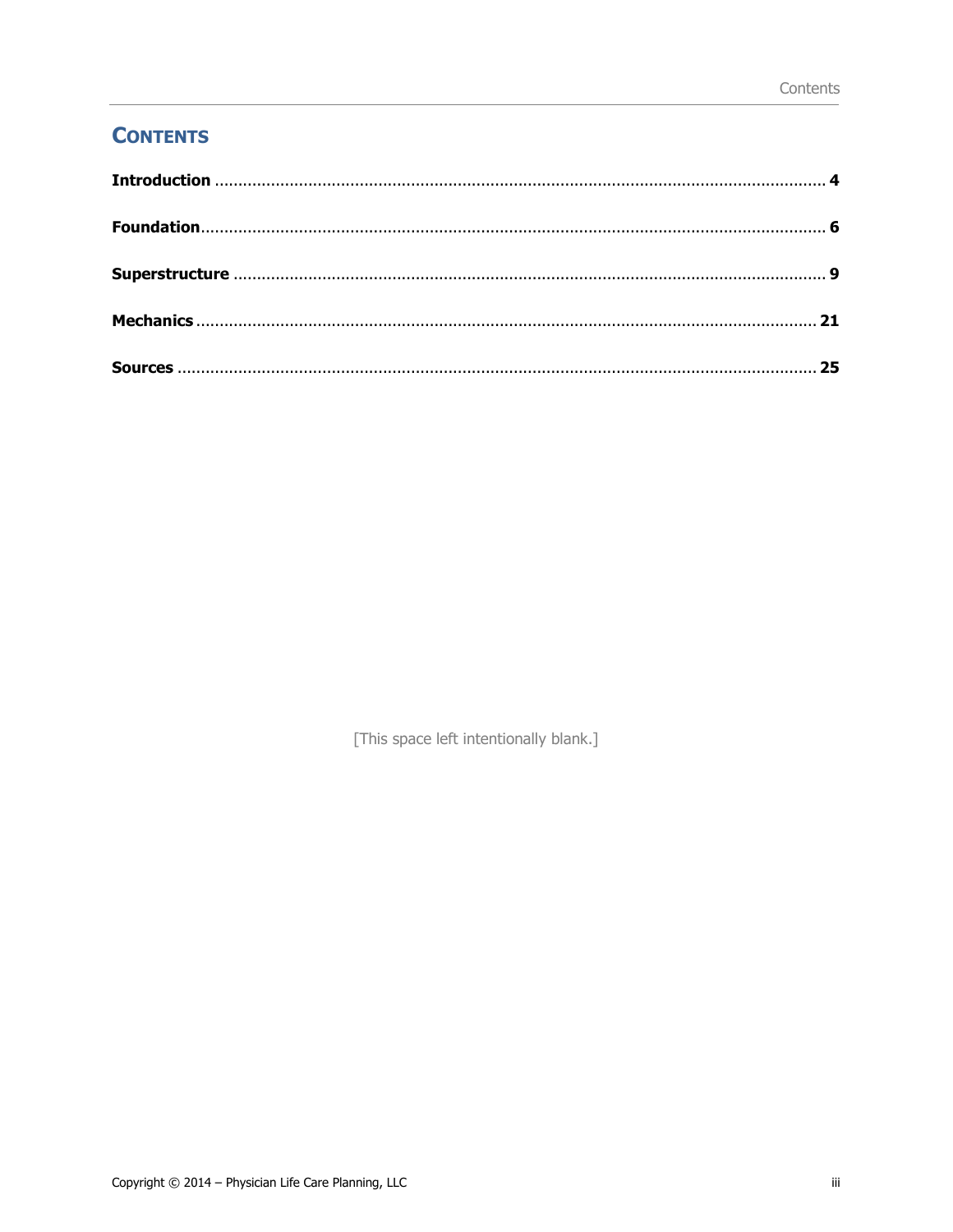## <span id="page-4-0"></span>**INTRODUCTION**

In order to effectively substantiate medical damages, three basic questions must be addressed:

- What is a subject's condition?
- What medically-related goods and services does a subject's condition require?
- How much will those goods and services cost over time?

Laws of evidence require that answers to the preceding questions be supported by a quantum of evidence, and that such evidence is of sufficient quality to be deemed credible and/or reliable.

#### **The Challenge**: **Most Life Care Plans [and Life Care Planners] fail to credibly formulate and substantiate the medical opinions and quantitative conclusions they express.**

The purpose of this paper is to provide a framework for satisfying evidentiary standards when answering the three questions necessary to credibly substantiate medical damages in personal injury torts.

#### **Sub-stan-ti-ate** [1]

- 1. to establish by proof or competent evidence
- 2. to give substantial existence to
- 3. to affirm as having substance; give body to; strengthen

[This space left intentionally blank.]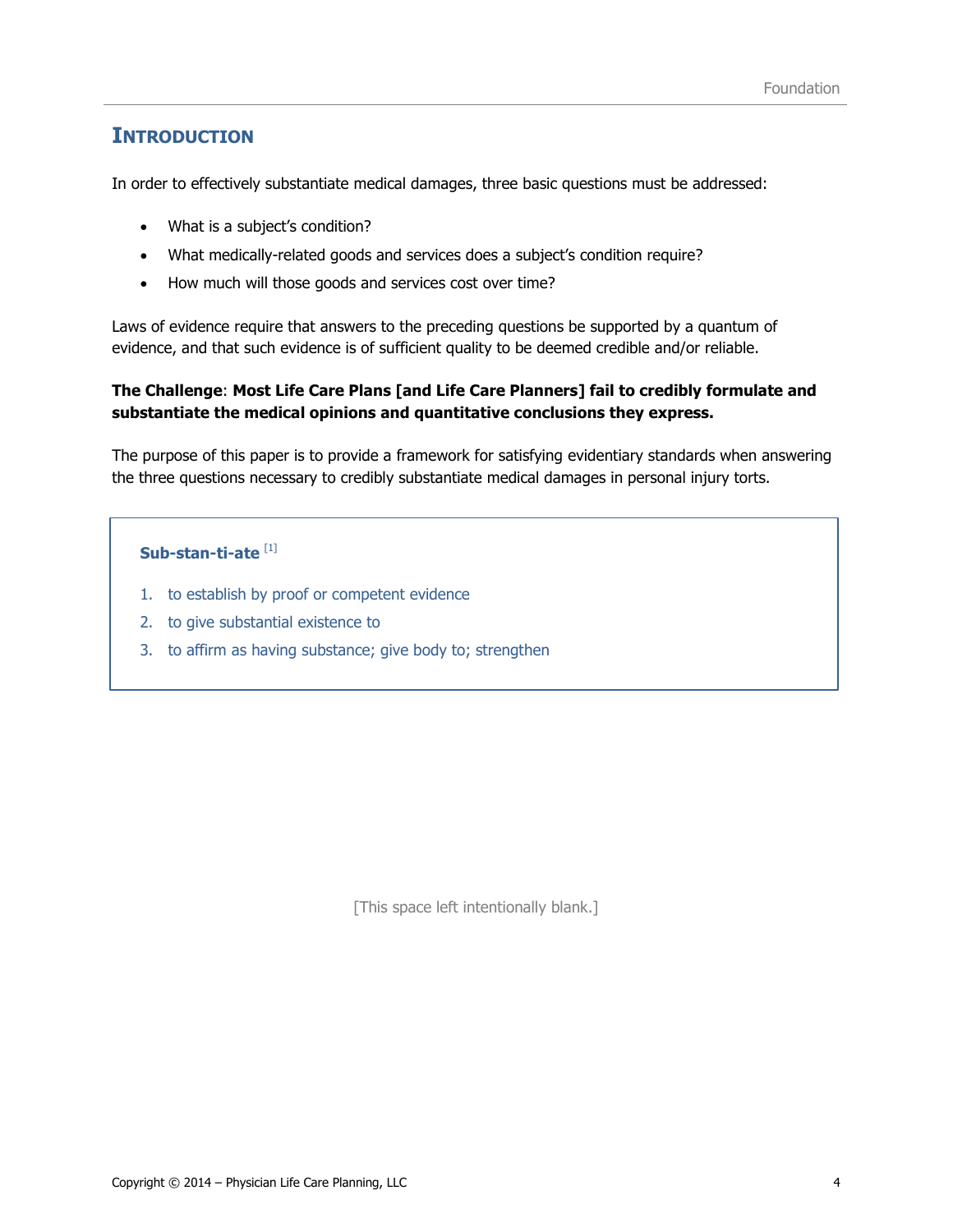### **Life Care Planning**

**Life Care Planning** is a process of applying methodological analysis to formulate diagnostic conclusions and opinions regarding impairment and disability for the purpose of formulating care requirements for individuals with permanent or chronic medical conditions. [2]

**Life Care Plans** are comprehensive documents that objectively identify ill/injured individuals' residual medical conditions and ongoing care requirements, and they quantify the ongoing costs of supplying these individuals with requisite medically-related goods and services throughout their durations of care. [3]

#### **The Objectives of Life Care Planning**

For a Life Care Plan to credibly formulate and substantiate medical damages, it must accomplish the Clinical Objectives of Life Care Planning by answering the Basic Questions of Life Care Planning.

#### **The Clinical Objectives of Life Care Planning**

The Clinical Objectives of Life Care Planning include:

- Diminish or eliminate physical and psychological pain and suffering.
- Reach and maintain the highest level of function given an individual's unique circumstance.
- Prevent complications to which an individual's unique physical/mental conditions predispose them.
- Afford the individual the best possible quality of life in light of their condition.  $^{[4]}$

#### **The Basic Questions of Life Care Planning**

The Basic Questions of Life Care Planning are:

- 1. What is the subject's condition?
- 2. What medically-related goods and services does the subject's condition require?
- 3. How much will those goods and services cost over time?  $[5]$

**A Life Care Plan that fails to accomplish the Clinical Objectives of Life Care Planning by providing relevant, definitive, and defensible answers to the Basic Questions of Life Care Planning fails its primary objective, and fails to credibly substantiate medical damages.**

Only a Life Care Plan with a proper Foundation, Superstructure, and Mechanics can provide credible answers to the Basic Questions of Life Care Planning.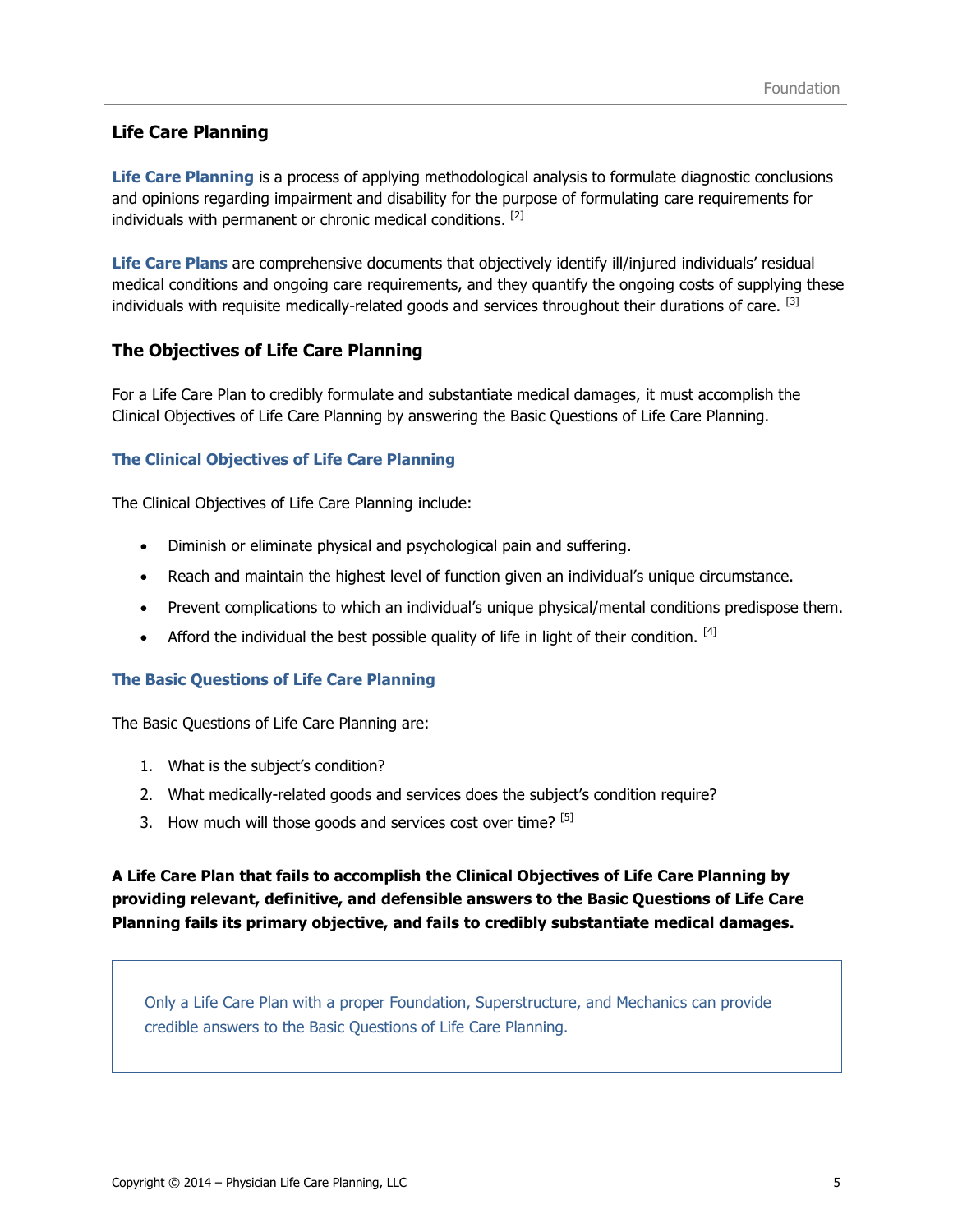## <span id="page-6-0"></span>**FOUNDATION**

Life Care Planning's foundation consists of two indispensable components: 1) credibility, 2) transparency.

#### **Credibility**

Credibility is the bedrock of any Life Care Plan. Without it, a Life Care Plan does not meet evidentiary standards. Credibility is a function of two primary attributes: 1) capacity, 2) ethical integrity.

#### **Capacity**

Capacity can be defined as the ability or power to do a particular thing. Less than 1% of Life Care Planners are qualified physicians <sup>[6]</sup>; yet according to the Life Care Planning & Case Management Handbook, a central text of Life Care Planning:

"It is the role of the physician to establish the existence of physical or mental impairment and it is inappropriate for the rehabilitation consultant [or other non-physician] to present opinion testimony as to the existence of a medical condition or its likely progression."<sup>[7]</sup>

This central, peer reviewed position asserts that **>99% of Life Care Planners do not possess the capacity to independently formulate or defend diagnostic conclusions, opinions regarding impairment and disability, adjustments to life expectancy, or future medical requirements**, i.e. it asserts they do not possess requisite capacity to independently engage in Life Care Planning. Nonphysician Life Care Planners who do so place their clients at considerable risk. The literature continues:

"The foundation of many life care plans is limited by the plan developer's experience and the frequently marginal input from treating physicians. Especially in developing a plan for an individual with complex health care needs due to a catastrophic injury or illness, the life care planner and the treating physicians may have very little experience in dealing with a person with similar medical issues...  $''$  [8]

In this statement, the literature asserts that the treating physicians most Life Care Planners rely upon to formulate and/or justify their plan's opinions, often provide marginal input, and/or lack the capacity to formulate or defend future medical recommendations for individuals with complex health care needs. The literature concludes: (next page)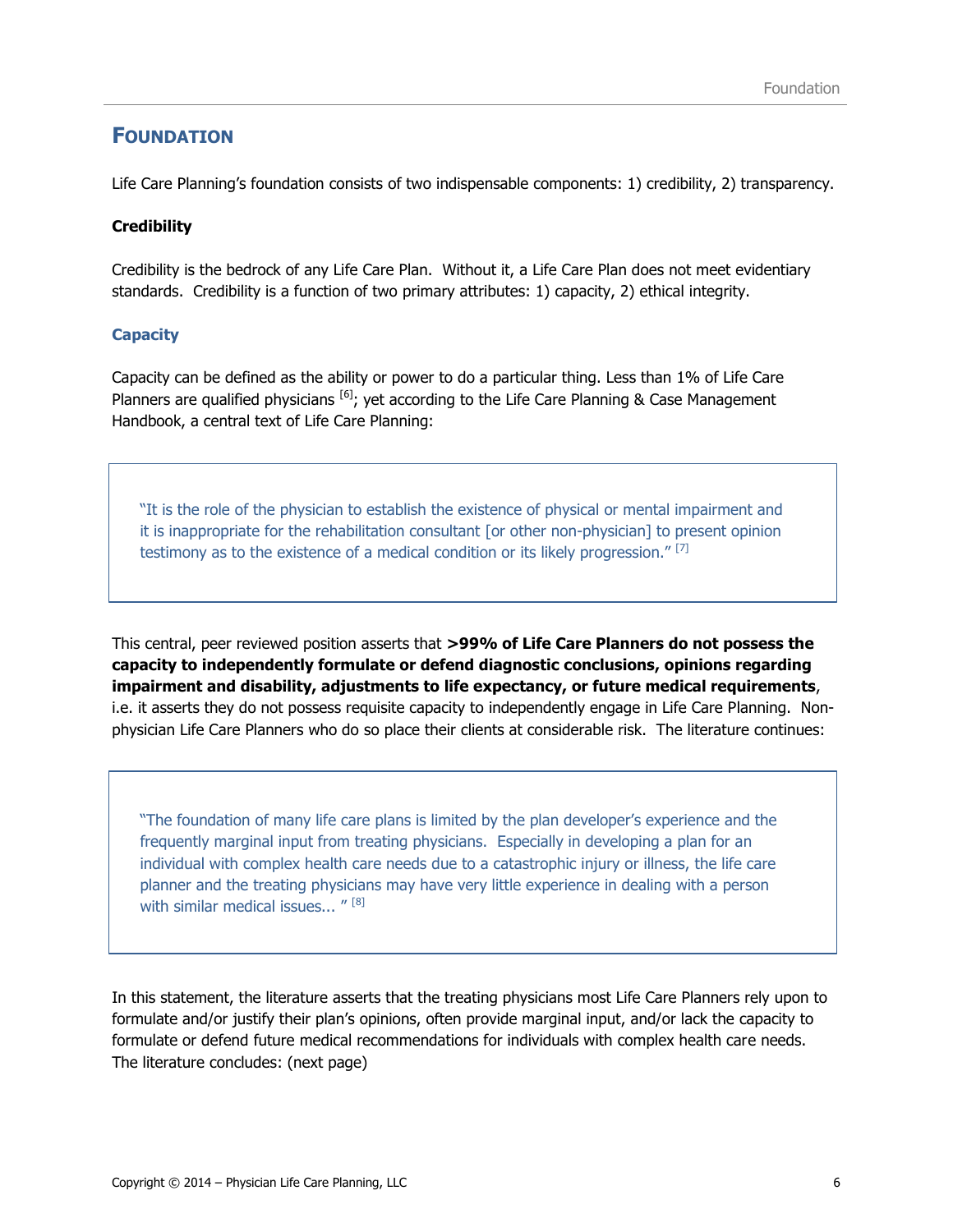"For a Life Care Plan to appropriately provide for all the needs of an individual, the plan must have a strong medical foundation. Physicians specializing in physical medicine and rehabilitation (physiatrists) are uniquely qualified to provide a strong medical foundation for life care planning based on their training and experience in providing medical and rehabilitative services to individuals with disabilities. Physiatrists are, by their training, experienced in dealing with individuals who have catastrophic functional problems. Additionally, physiatrists are trained to anticipate the long term needs of their patients."<sup>[9]</sup>

If the literature asserts that "physicians specializing in physical medicine and rehabilitation (physiatrists) are uniquely qualified to provide a strong medical foundation for Life Care Planning", then the quality of a Life Care Plan's medical foundation is dependent upon the opinions of a physiatrist.

**The medical opinions expressed in a Life Care Plan can be neither formulated nor defended by a non-physician, and any medical opinions that are, subject the non-physician Life Care Plan [and the Life Care Planner] to material challenge [including Daubert/Frye].** 

To ensure a Life Care Plan's substantiablility, the Life Care Plan's medical opinions, i.e. its diagnostic conclusions, opinions regarding impairment and disability, adjustments to life expectancy, and future medical requirements, must be formulated and defended by a physiatrist, or other qualified physician specialist.

#### **Ethical Integrity & Professionalism**

A Life Care Planner's credibility is a function of adherence to high standards of ethical integrity, truthfulness, accuracy, professionalism and objectivity.

A Life Care Planner has an ethical, moral, professional and legal obligation which is narrow and specific: "to objectively assess the physical condition of ill/injured individuals, and to objectively identify those medical goods and services they believe—based upon their education, training, professional experience, and a reasonable degree of medical probability—will be required by those individuals to accomplish the Clinical Objectives of Life Care Planning." [10]

Many Life Care Planners mistakenly believe—and even state during testimony—that their role is to advocate for the subjects of their Life Care Plans. Any Life Care Planner who assumes a role of advocacy is operating outside the bounds of the objective onus of a medical expert witness, and in doing so places their work, as well as their clients, at appreciable risk.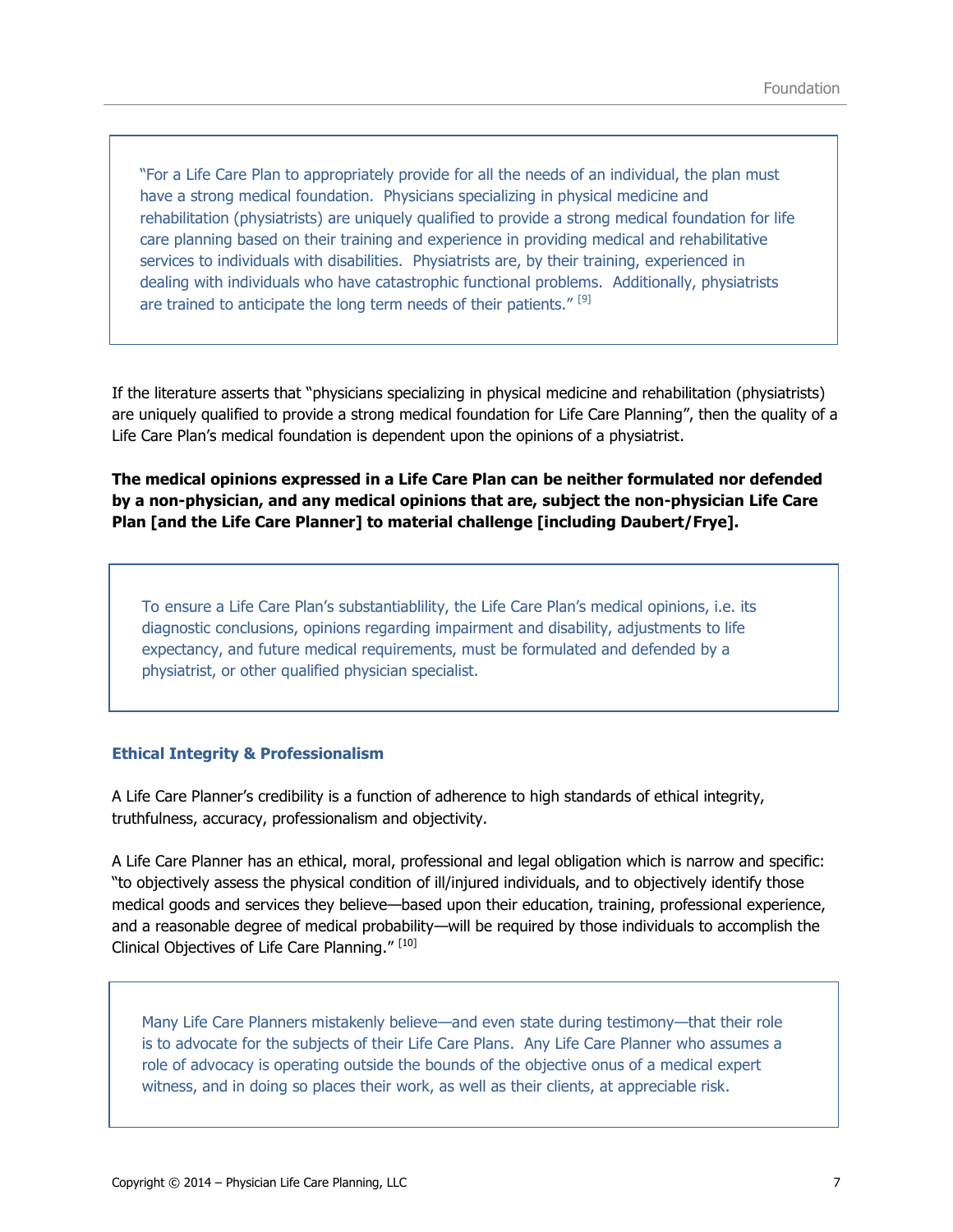### **Transparency**

Transparency is the second pillar of a Life Care Plan's credibility. When a Life Care Plan is the product of a standardized set of best practices, linear reasoning and thoroughness, then transparency not only produces credibility, the credibility it produces is preemptive, i.e. it preempts, rather than solicits questioning about a plan's facts, opinions and conclusions.

A Life Care Plan's degree of transparency is an immediate "tell" as to whether a Life Care Planner is: a) competent, b) professional, or c) ethical.

**Most Life Care Plans are insufficiently transparent,** which means their information is presented in unintelligible fashion, or they are missing key information entirely. **Any Life Care Plan which is not transparent is incomplete**, and is therefore subject to challenge and invalidation.

#### **Transparency**

To be considered transparent a Life Care Plan should present:

- ❖ A complete synopsis of the medical records
- $\bullet$  A complete account of the personal interview and physical examination (in cases in which personal interviews/physical examinations are performed)
- Specific identification of all diagnostic conclusions
- ◆ Specific identification of all consequent circumstances
- Specific identification of all future medical recommendations
- $\div$  Identification of the physician specialist(s) who formulated each of the plan's medical opinions (diagnostic conclusions, consequent circumstances, and future medical recommendations)
- Specific presentation of all variables used to perform the plan's cost analysis, e.g. unit prices, frequencies, durations, etc.
- A complete vendor survey which identifies the specific sources from which unit price information was obtained

**Without transparency, it is not possible for a plan to possess a sufficiently strong foundation to meet evidentiary standards, nor is it possible for a plan to evidence proper Mechanics both of which are necessary to credibly substantiate medical damages in personal injury torts.**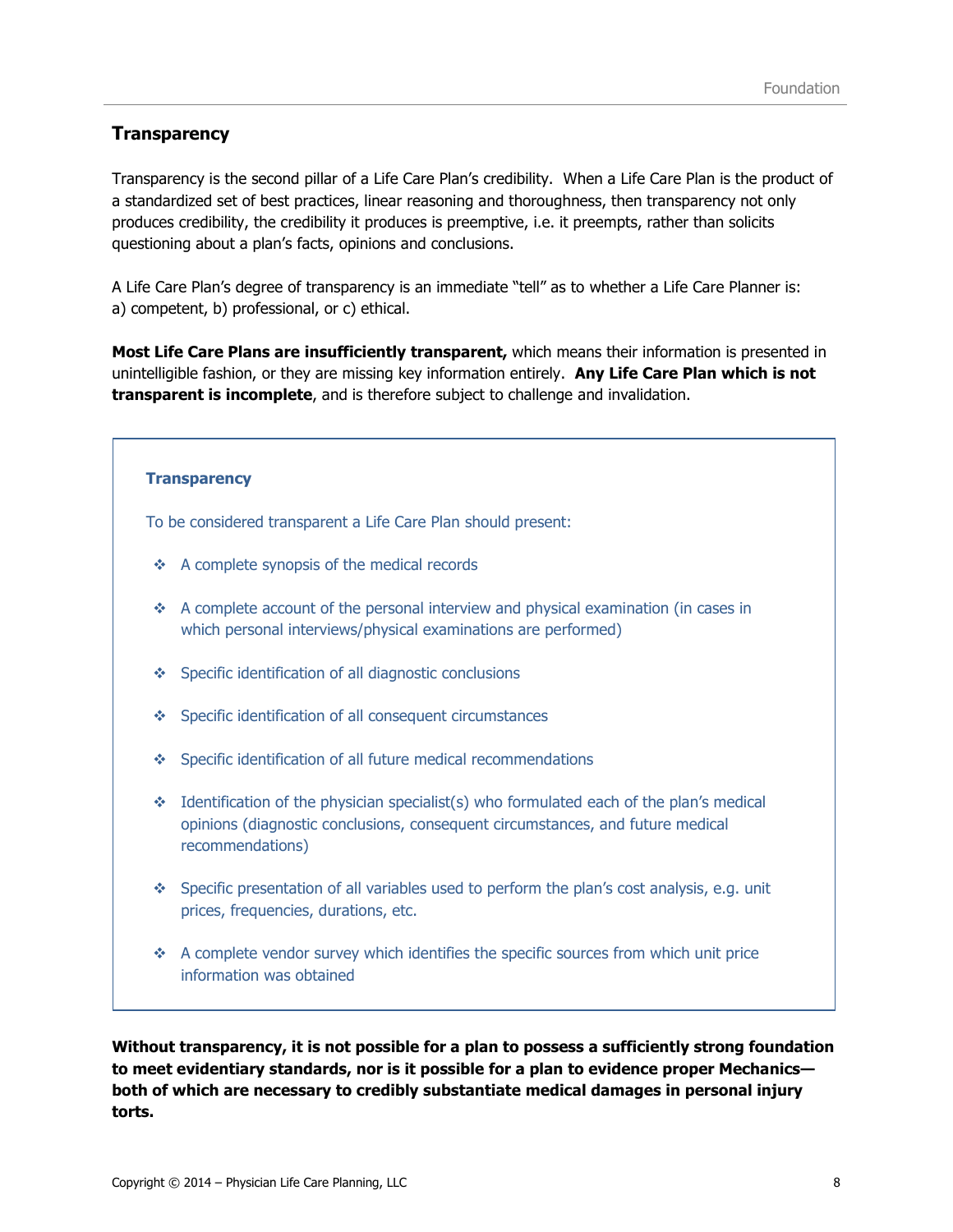## <span id="page-9-0"></span>**SUPERSTRUCTURE**

The Superstructure of a Life Care Plan is what most people refer to as "the plan itself". It contains three primary, indispensable components:

- A Set of Facts
- A Set of Opinions
- A Set of Conclusions



**Any Life Care Plan that does not evidence ALL of the Primary Components is fundamentally incomplete and/or incorrectly constructed.** 

#### **Facts**

The Facts component of a Life Care Plan's Superstructure contains a plan's Objective Findings. In effect, the Objective Findings inform the reader of "what happened" and "what's happened", since the cause of relevant injury or illness.

The Objective Findings are comprised of: 1) a Medical Record Review, and 2) a Personal Interview & Examination.

#### **Objective Findings**

#### **Medical Record Review**

The Medical Record Review is a chronological synopsis of relevant medical treatment, medical procedures and diagnostic studies undergone by the subject. **To be considered credible, a Life Care Plan must contain a clear, chronologically-oriented review of all available medical records.**

The purpose of the Medical Record Review is to consolidate information about the subject, which can be used in conjunction with the information obtained during the Interview & Examination, for the purpose of enabling the Life Care Planner to answer the first Basic Question of Life Care Planning, i.e. what is the subject's condition?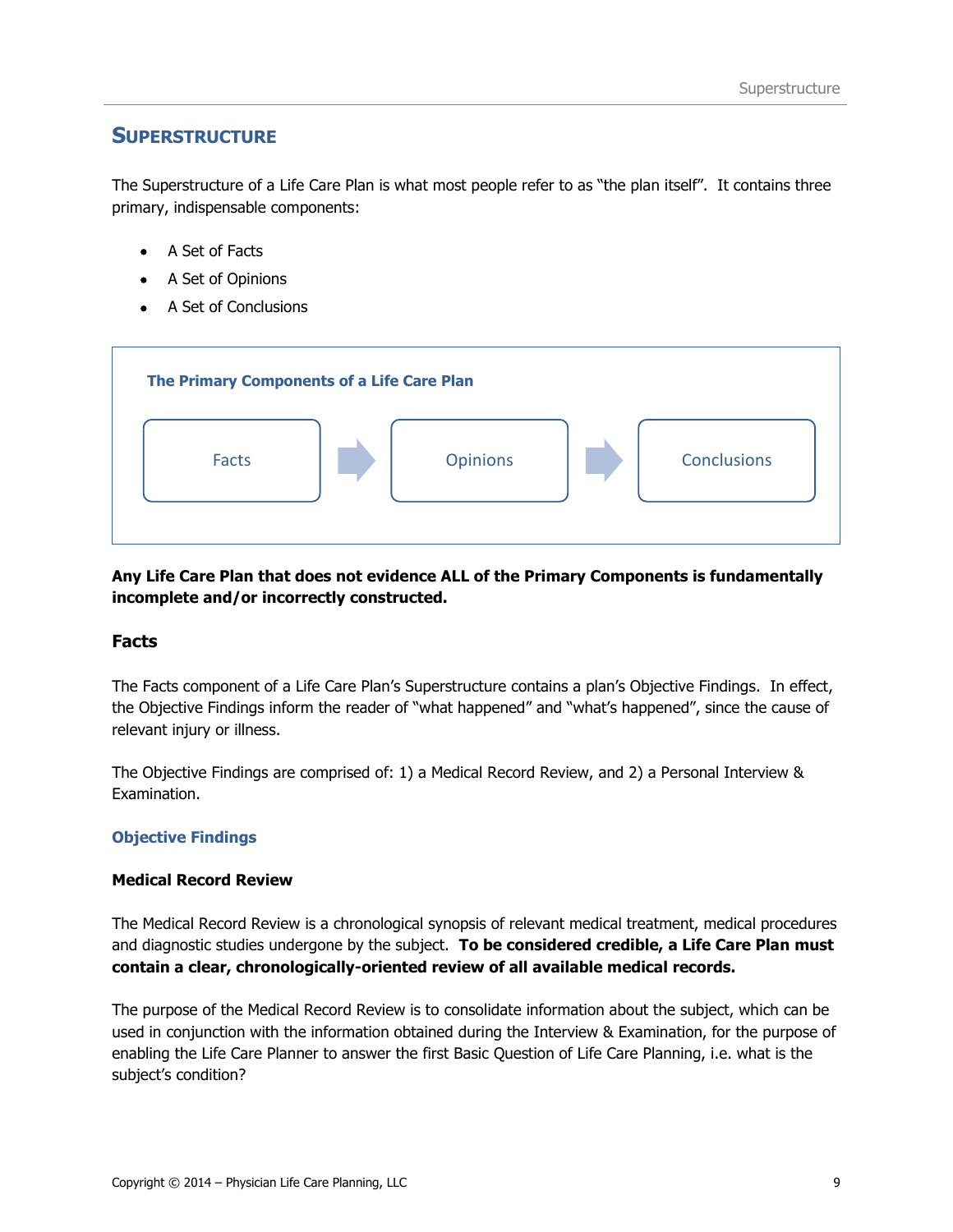All treating and/or consulting physicians providing medical opinions in regards to a subject's condition or care should have thoroughly reviewed all medical records available at the time their opinions were rendered. If additional records have become available since the formulation of their opinions, the physician should consider the impact of any newly available information and revise/update their opinions accordingly.

#### **Personal Interview & Examination**

#### **The Personal Interview & Examination is an important part of the information gathering process, as significant objective findings are often discovered.**

There are many occasions when the objective findings in the medical records appear relatively normal, yet upon interview and examination of the subject, an examiner encounters clear symptoms and physical findings which would not have been otherwise discoverable.

A common example of this occurs during acute hospitalization, when a treating physician's primary focus is on life and limb threatening conditions (i.e. the most obvious and most urgent at the time). In these situations, less urgent conditions are often not addressed until a later time, or not at all.

It is important for an interview and examination to occur in order to properly assess a subject's existing conditions and needs at the time of a Life Care Plan's production. If this fails to occur, it is more difficult for any Life Care Planner to accomplish the Clinical Objective of Life Care Planning, i.e. his or her primary purpose.

**The majority of Life Care Planners do not perform personal interviews and examinations**, and the primary reason for this is the majority of them lack the capacity to independently perform medical examinations or independently interpret their results, as they do not possess requisite medical training or credentials.

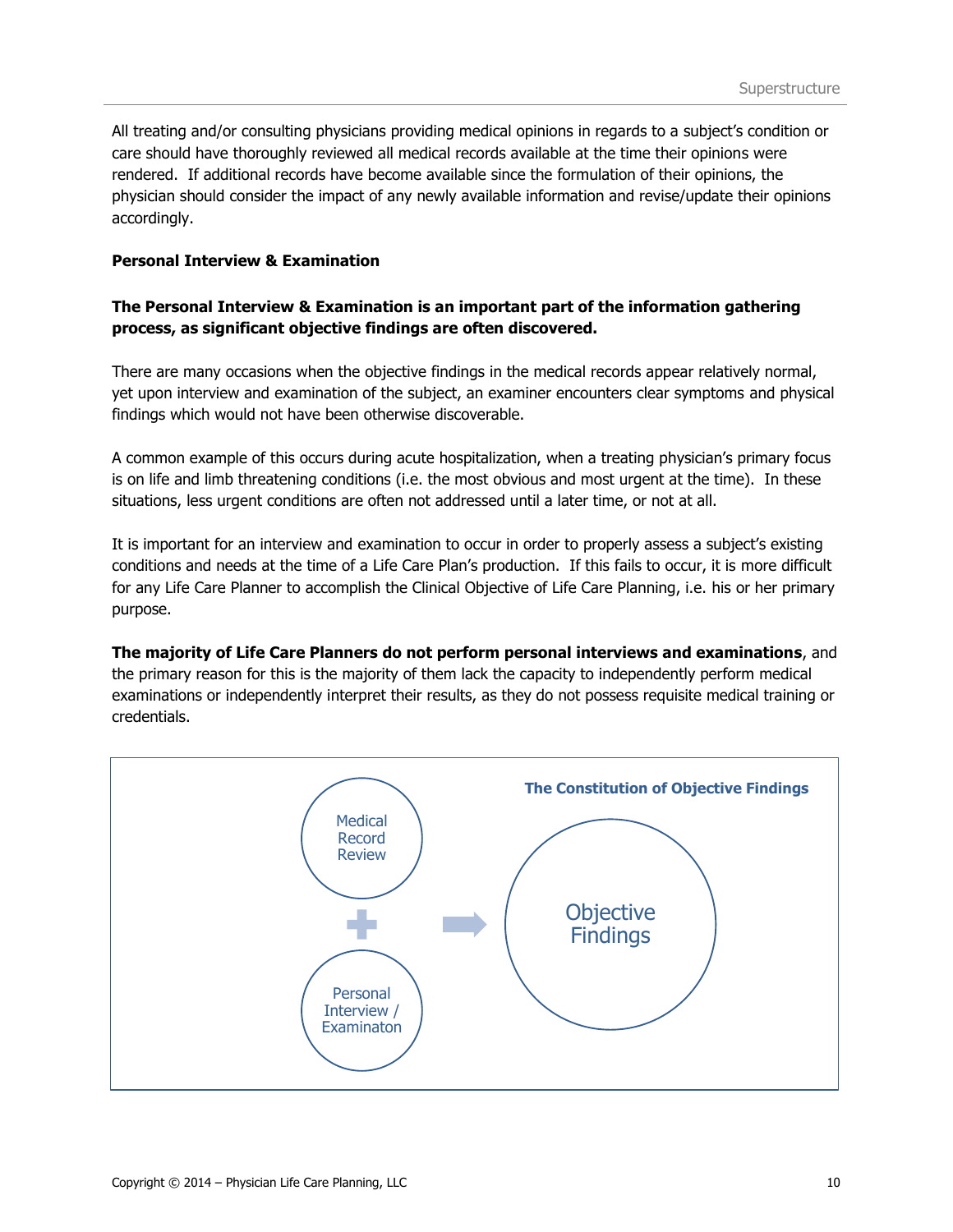**A Life Care Plan that does not account for a Personal Interview & Physical Examination of the subject is sub-optimal,** however, in some cases such interviews/examinations may not be possible due to geographic proximity or the condition of the subject. In any case, in order to for the information obtained from an interview and examination to be credible, it must be obtained by a medical professional with requisite capacity.

Relative to all other medical specialties, physiatrists are particularly well suited to perform medical examinations for the types of cases which require Life Care Plans, as Physiatry is specifically geared towards the provision of holistic care and rehabilitation over time [11] —exactly what a properly constructed Life Care Plan is designed to address.

#### **Objective Findings**

A Life Care Plan's Objective Findings should include:

- General Information about the Subject
- Specification of the cause of relevant Injury/Illness
- Listing of Diagnostic Studies, (X-rays, MRIs, laboratory studies, pulmonary function studies, etc.)
- **Example 1** Listing of Procedures (treatments, surgeries, etc.)
- Observational Documentation (operative reports describing structural lesions, etc.)
- Documented Opinions from Treating Physicians
- $\bullet$  Subjective complaints obtained during the personal interview and examination which correlate with the objective findings in the medical records
- \* Complete review of the subject's biological symptoms and systems
- \* Account of health history, social history, medication history, etc.
- Statements regarding observations of symptom magnification, feigning or malingering on behalf of the subject (if any)

It should be noted: the Objective Findings contain treating physicians' opinions, which by definition, do not constitute objective facts. That treating physicians formulated and documented their opinions, however, is a fact, and must therefore, be cited and considered in the Objective Findings. The same reasoning is true for the subjective statements made by subjects during personal interviews and examinations.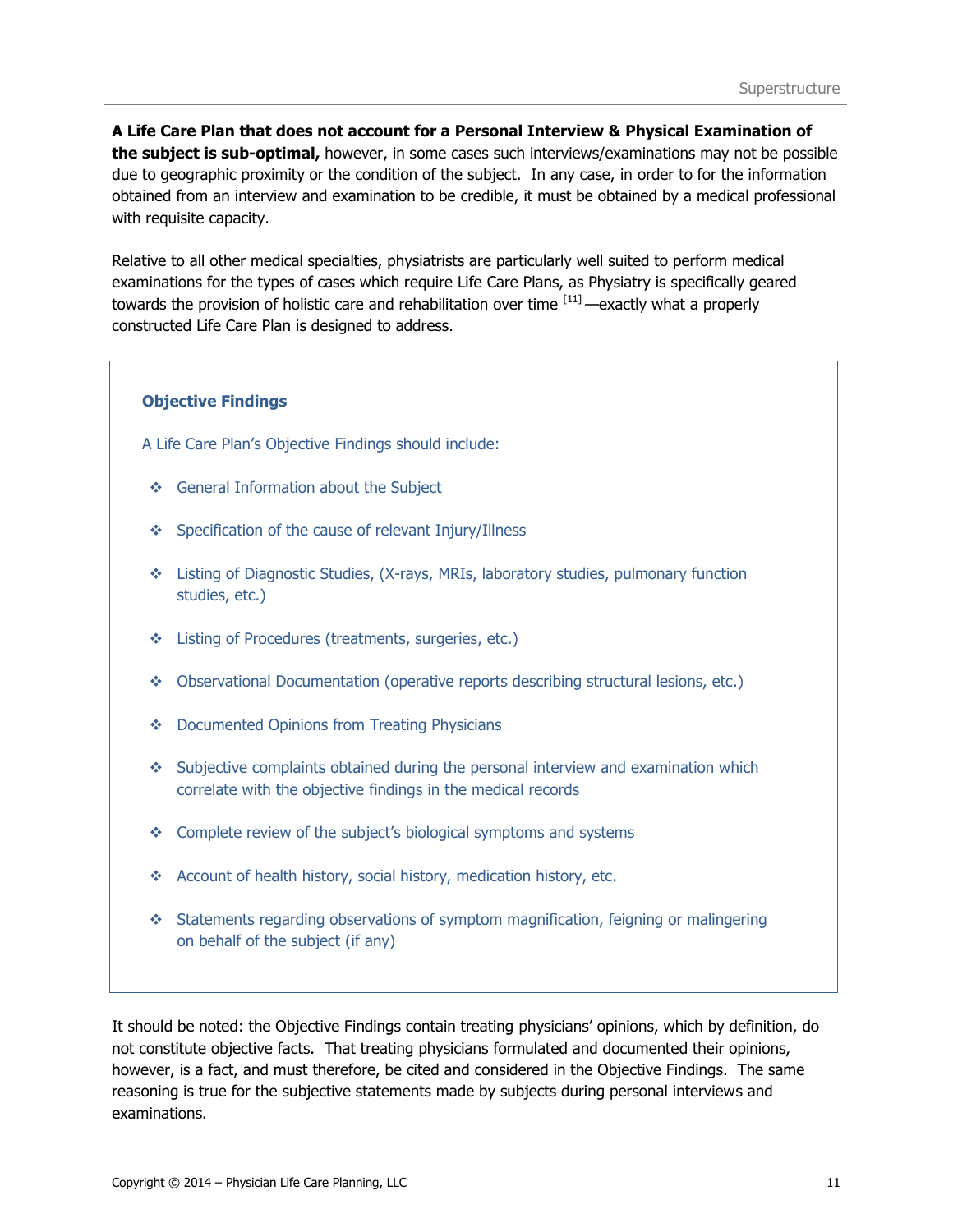#### **Opinions**

The Opinions component of a Life Care Plan's Superstructure contains all the medically-related opinions and recommendations which constitute a Life Care Plan's medical foundation.

**The Opinions component of a Life Care Plan can be neither independently formulated, nor defended by a non-physician, and any medical opinions that are, expose the non-physician Life Care Plan [and the Life Care Planner] to serious challenge [including Daubert/Frye].** 

The Opinions Component addresses the first two Basic Questions of Life Care Planning:

- 1. What is the subject's condition?
- 2. What medically-related goods and services does the subject's condition require?

The subcomponents of a Life Care Plan's Opinions include:

- Diagnostic Conclusions
- Consequent Circumstances
- Future Medical Requirements



#### **For a Life Care Plan to be considered fundamentally complete and/or correctly formulated, it must contain specifically identifiable Diagnostic Conclusions, Consequent Circumstances and Future Medical Recommendations.**

#### **Diagnostic Conclusions**

A Life Care Plan's Diagnostic Conclusions specify the diagnostic conditions a physician believes—based on their analysis of the medical records, and the information they obtain during the personal interview and examination —are wrong with the subject, and are effects of the cause of relevant injury/illness.

#### **It is not uncommon to encounter Life Care Plans in which definitive, relevant diagnostic conclusions are entirely absent**.

Life Care Plans that do not specify relevant diagnostic conclusions are vulnerable to significant scrutiny and prospective invalidation as Diagnostic Conclusions are the basis for the existence of all Consequent Circumstances and Future Medical Requirements.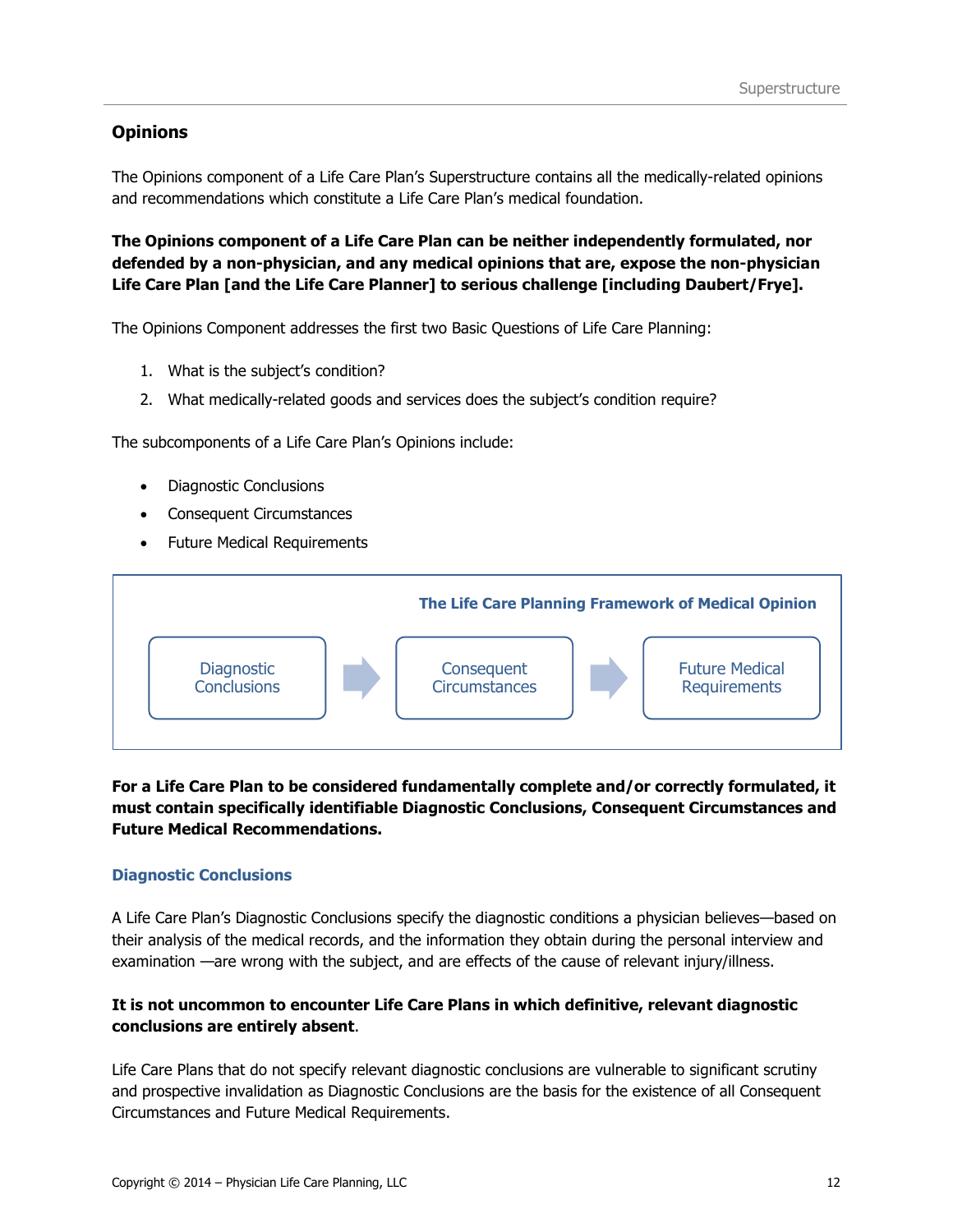#### **Consequent Circumstances**

A Life Care Plan's Consequent Circumstances identify the physical and/or mental circumstances which exist as a consequence of the diseases, conditions, or injuries specified in a Life Care Plan's Diagnostic Conclusions.

Consequent Circumstances include three key subcomponents:

- 1. Impairment
- 2. Disability
- 3. Adjustments to Life Expectancy



#### **Impairment**

According to the American Medical Association, "Impairment is a loss of use, or a derangement of any body part, organ system, or organ function." [12]

Impairments which are relevant to a Life Care Plan are those physical and/or mental effects of a subject's diagnostic conditions that are attributable to the relevant cause of injury/illness.

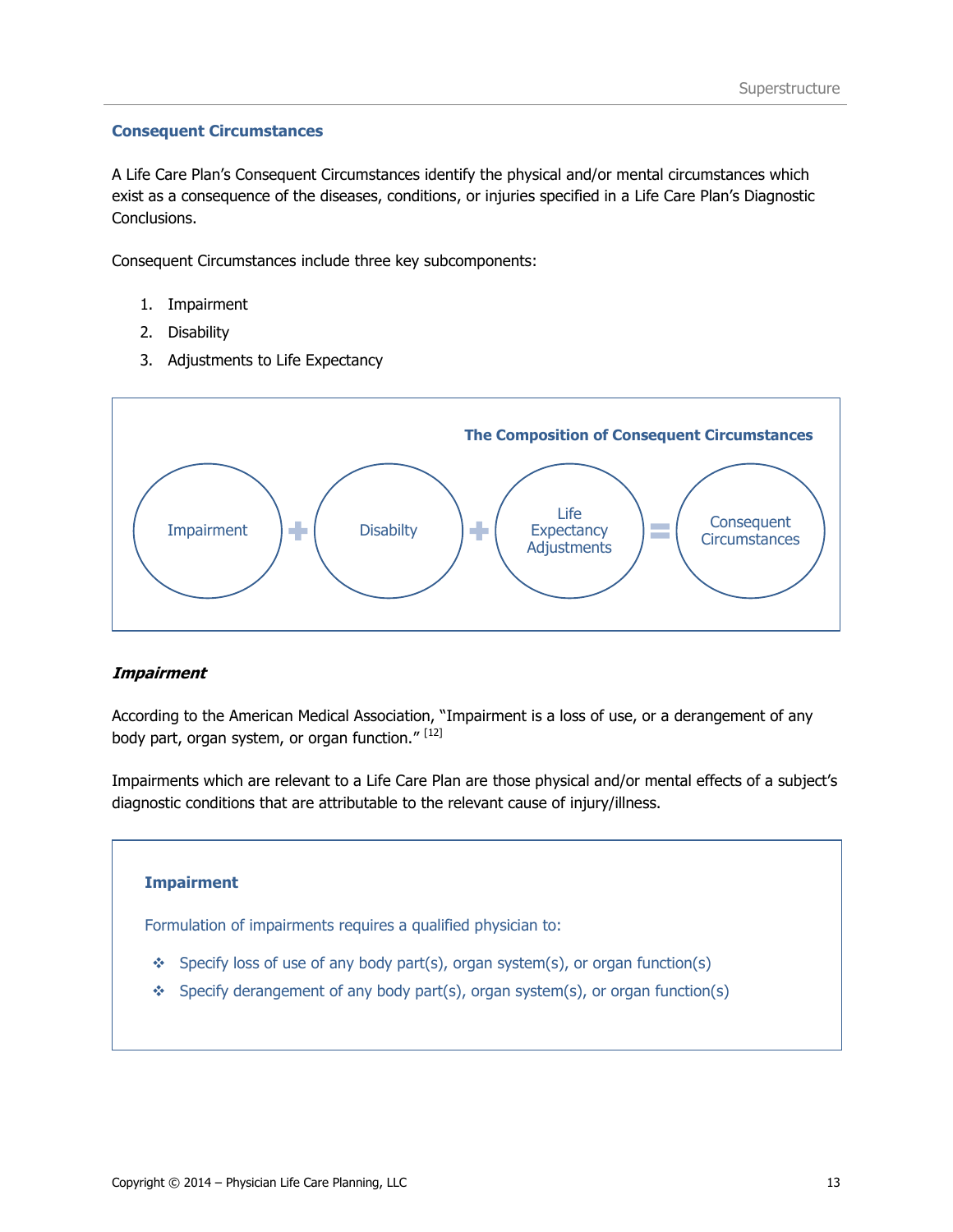#### **Disability**

According to the American Medical Association, "Disability is an alteration of an individual's capacity to meet personal, social, or occupational demands because of impairment."<sup>[13]</sup>

Disabilities which are relevant to a Life Care Plan are the physical and/or mental effects of a subject's impairments that are attributable to diagnostic conditions attributable to the relevant cause of injury/illness.

#### **Disability**

Formulation of a subject's disabilities requires a qualified physician to:

- Specify alterations in a subject's capacity to meet personal demands
- Specify alterations in a subject's capacity to meet social demands
- Specify alterations in a subject's capacity to meet occupational demands

**Life Care Plans which fail to specify impairments and disabilities that are effects of diagnostic conditions directly attributable to relevant injuries/illnesses fail to fully answer the first Basic Question of Life Care Planning, and thereby fail to provide a proper context for formulating substantiable recommendations for future medical care.** 

[This space left intentionally blank.]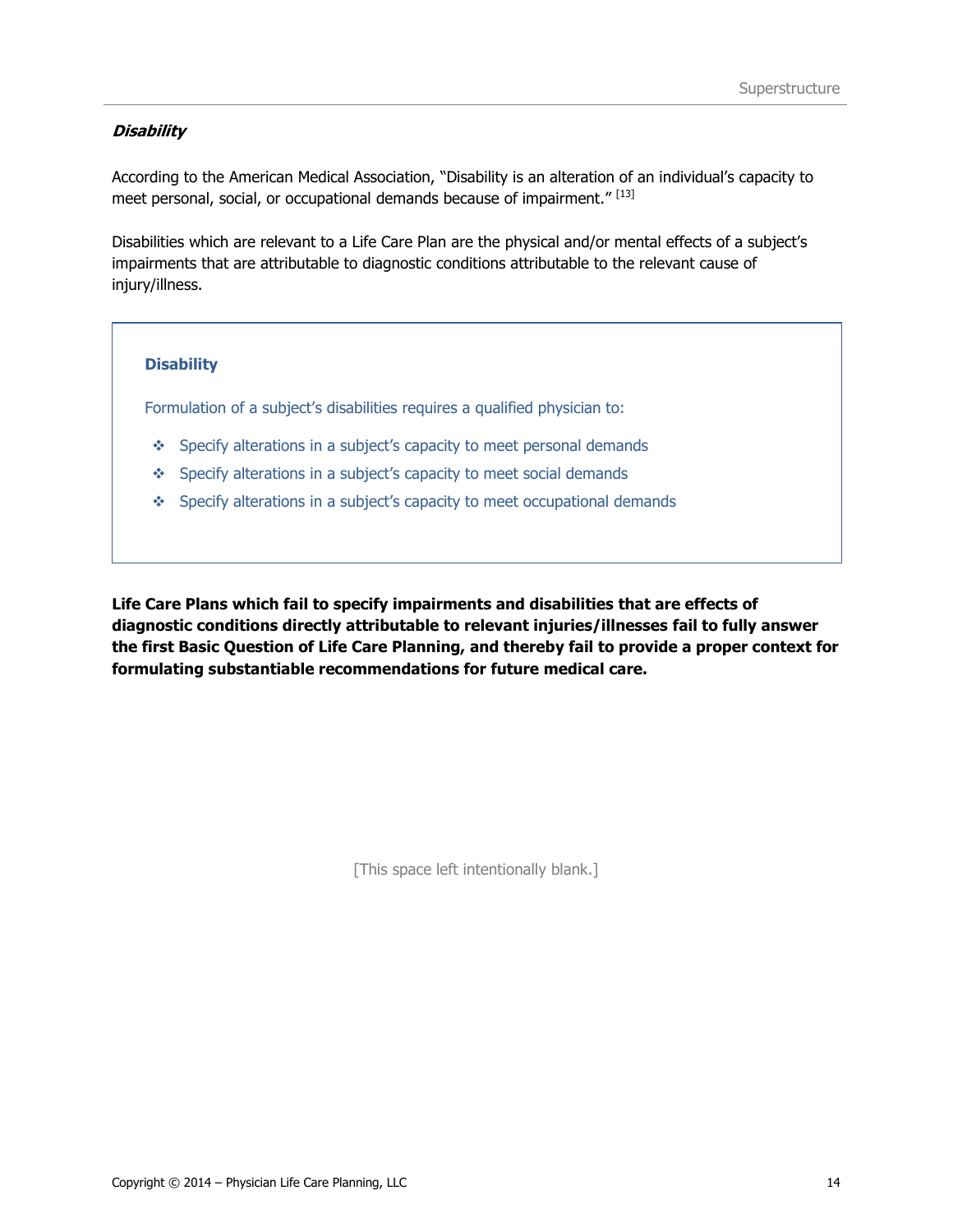#### **Adjustments to Life Expectancy**

Adjustments to Life Expectancy can have a tremendous impact on a Life Care Plan's quantitative conclusions, because in most catastrophic cases Adjustments to Life Expectancy systematically affect a plan's forecasted duration of active medical treatment.

#### **Adjustments to Life Expectancy, like a Life Care Plan's Diagnostic Conclusions and Consequent Circumstances, constitute medical opinions which must be formulated by a qualified physician.**

Adjustments to Life Expectancy should consider all risk factors that may result in reduced life expectancy—whether they are caused by, or adversely affected by the subject's relevant injury/illness, or whether they result from preexisting, or recently developed comorbidities.

#### **Adjustments to Life Expectancy**

Any Adjustments to Life Expectancy should:

- $\bullet\bullet\quad$  Use a generally accepted, 3<sup>rd</sup> party benchmark to establish baseline Life Expectancy, e.g. the National Vital Statistics System's U.S. Life Tables.
- Consider the primary injury/condition and its likely impact on Life Expectancy.
- Consider associated conditions or consequences (e.g. neurogenic bowel/bladder, mobility, etc.) and their likely impact on Life Expectancy.
- $\bullet$  Consider pre-existing/newly developed conditions (e.g. obesity as the result of lack of mobility, resulting weight gain, resulting hypertension, etc.) and their likely impact on Life Expectancy.
- Consider behavior/mental health conditions and their likely impact on Life Expectancy.
- Isolate the specific individual and his/her UNIQUE risk factors that have been established by a physician.

A Life Care Plan which is formulated to accomplish the Clinical Objectives of Life Care Planning is designed to mitigate the effects of these factors, and therefore, the prospective effects of such mitigation should be considered when formulating Adjustments to Life Expectancy.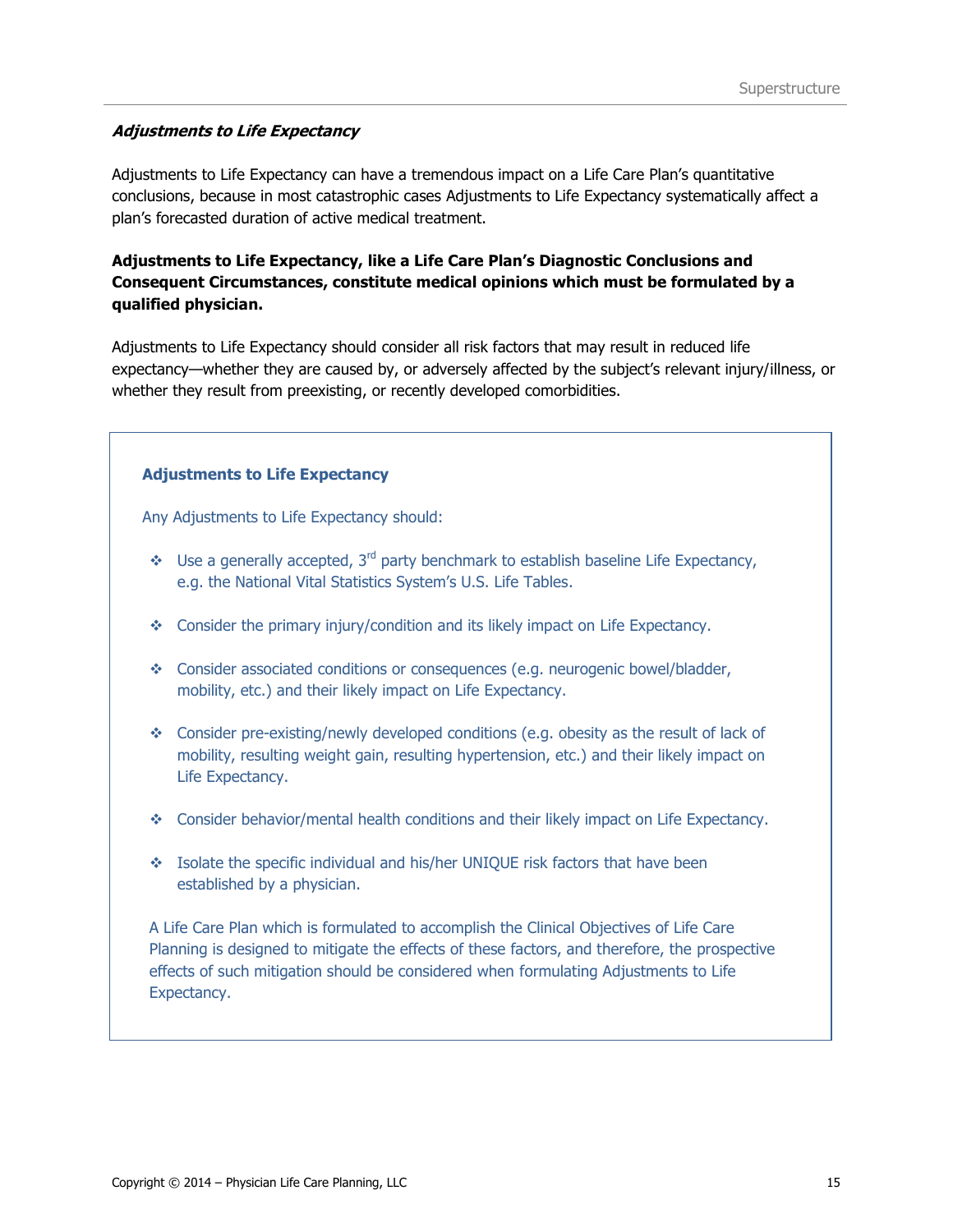#### **Future Medical Requirements**

Future Medical Requirements comprise the requisite medically-related goods and services a Life Care Planner believes a subject will require, in light of their Consequent Circumstances, to accomplish the Clinical Objectives of Life Care Planning.

Future Medical Requirements constitute the primary opinion-determined variables in a Life Care Plan's Cost Analysis, and all Future Medical Requirements, including their frequencies and durations, must be supported by sound medical reasoning, and a reasonable degree of medical probability.

The American Academy of Physician Life Care Planners categorizes Future Medical Recommendations according to the following structure:

- Physician Services
- Routine Diagnostics
- Medications
- Laboratory Studies
- Rehabilitation Services
- Equipment & Supplies
- Nursing & Attendant Care
- Environmental Modifications & Essential Services
- Acute Care Services

#### **Future Medical Requirements constitute medical opinions regarding medical necessity, and must therefore be formulated by a qualified medical professional, i.e. a physician.**

Physiatrists are experts in the medical and physical treatment of disabling illness and injury  $[14]$ , and have long been recognized as uniquely qualified among medical specialists to provide the scientific and medical foundations essential to the development of life care plans.  $[15]$ 

Many Life Care Planners fail to consider a subject's drug & other allergies when formulating Future Medical Requirements. It is important for the Life Care Planner to consider drug allergies (e.g. sulfa, penicillin, morphine, etc.), and other allergies (e.g. latex, iodine, etc.), so as not to include recommendations for items to which the subject is allergic. Failing to do so when formulating future care recommendations can subject a Life Care Planner's judgment to unnecessary, and easily avoidable doubt and scrutiny.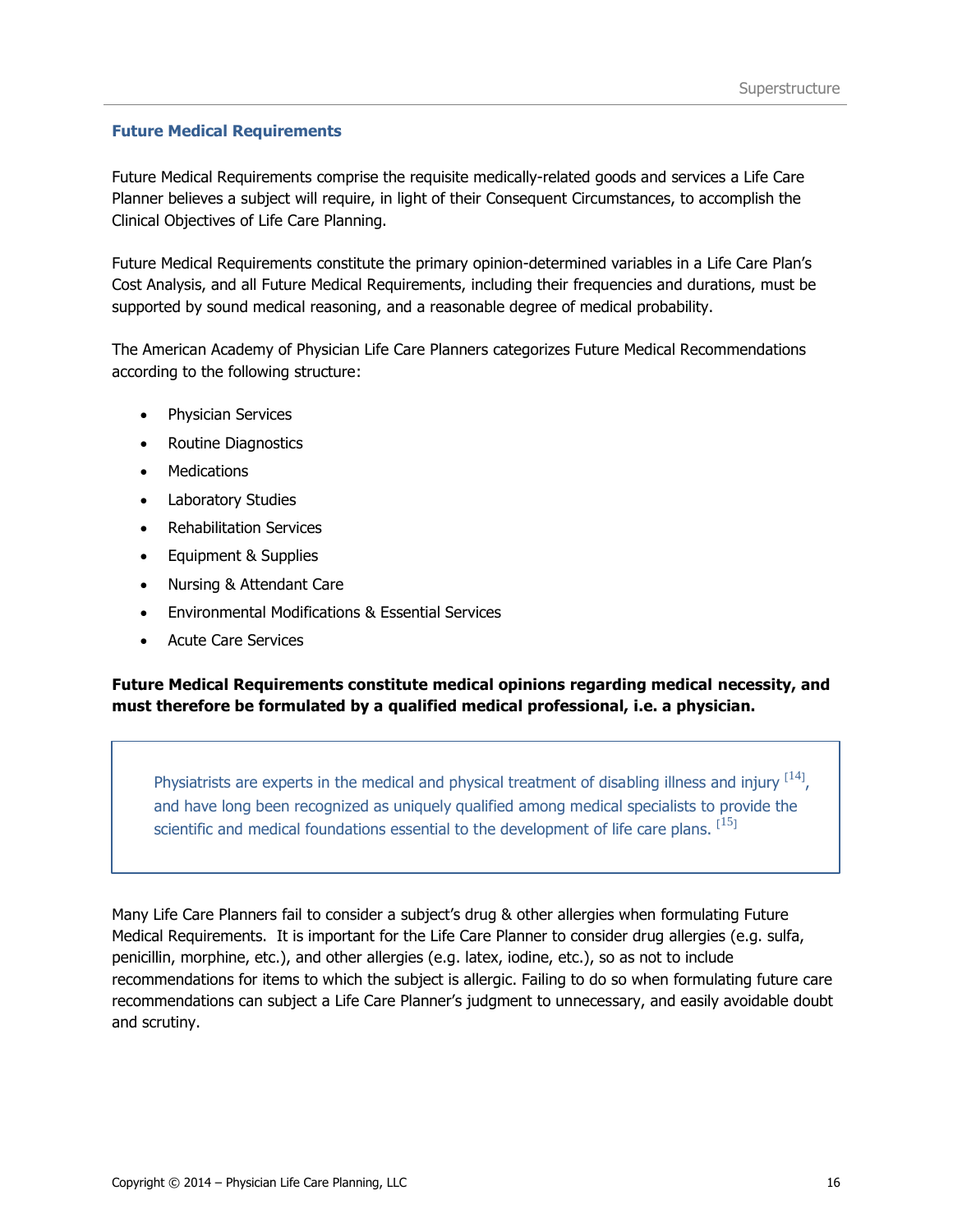**In order to be credibly substantiated, a Life Care Plan's Future Medical Requirements must be formulated within a proper methodological context**.

The proper context in which to formulate Future Medical Requirements is to address the second Basic Question of Life Care Planning (i.e. what medically-related goods and services does a subject's condition require?) with the aim of accomplishing the Clinical Objectives of Life Care Planning.

A Life Care Planner's task, in light of their plan's diagnostic conclusions and opinions regarding impairment and disability, is to identify what medically-related goods and services an individual's condition requires:

- to diminish or eliminate physical and psychological pain and suffering;
- to reach and maintain the highest level of function given an individual's unique circumstance;
- to prevent complications to which an individual's unique physical and mental conditions predispose them; and
- to afford the individual the best possible quality of life in light of their condition.

**Need vs. Reimbursement**: A Life Care Planner's duty is to identify medically-related goods and services that are necessary to accomplish the Clinical Objectives of Life Care Planning. It is not a Life Care Planner's fiduciary duty to formulate medical requirements that conform to the care guidelines of a given health insurance provider, healthcare organization, healthcare facility, or public entity.

**Any recommendation for future medical care that is not supportable by the entire logical sequence of the Framework for Future Care Formulation may not be defensible, and may therefore be incapable of credibly substantiating medical damages in personal injury torts.** 

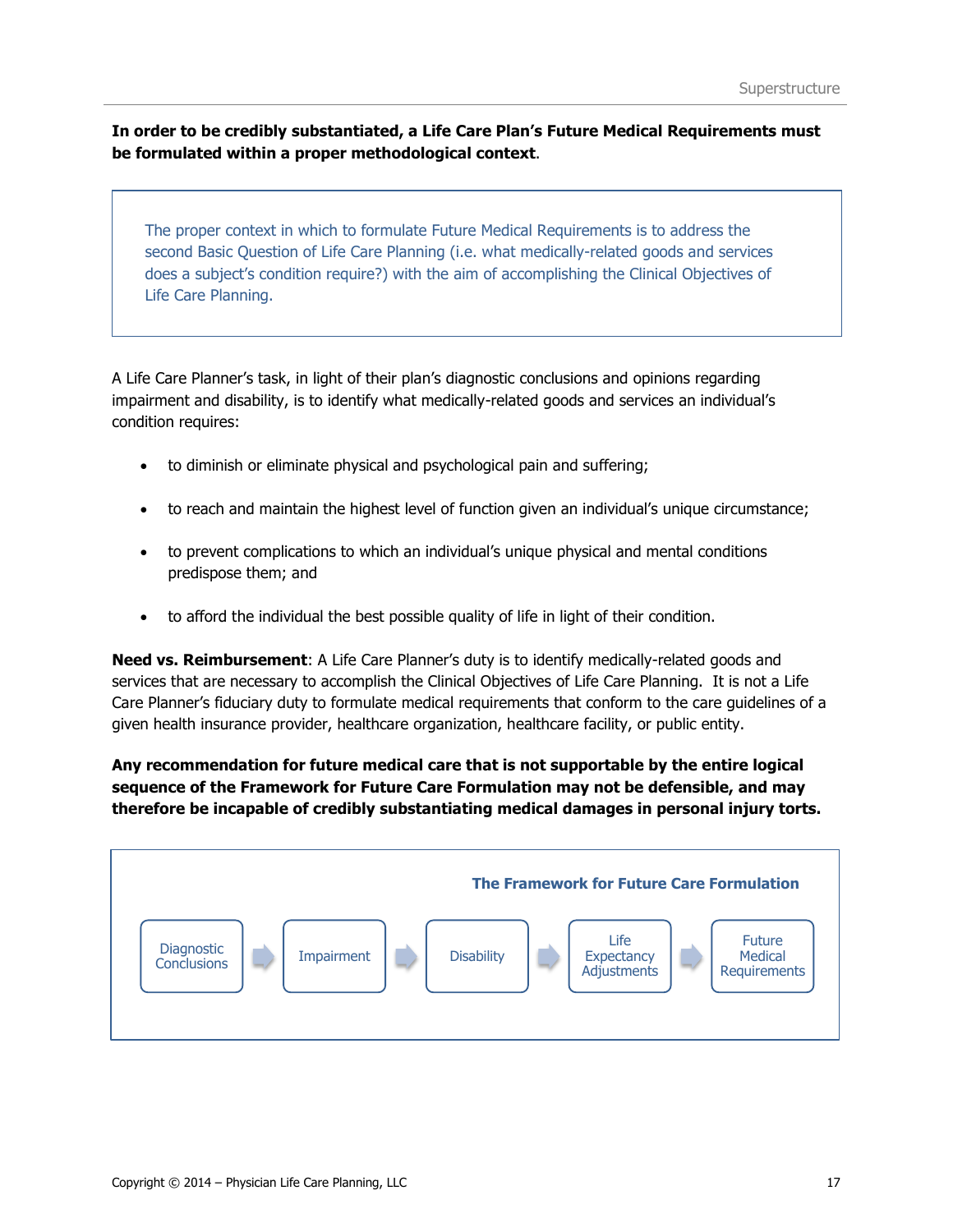#### **Conclusions**

The Conclusions component of a Life Care Plan answers the last Basic Question of Life Care Planning, i.e. how much will the Life Care Plan's Future Medical Requirements cost over time? Properly constructed Conclusions contain three subcomponents:

- 1. Cost Analysis
- 2. Specification of Total Cost
- 3. Vendor Survey

#### **Cost Analysis**

A Life Care Plan's Cost Analysis is a quantitative analysis of a plan's Future Medical Requirements, i.e. the Cost Analysis calculates and presents the costs of the Life Care Plan's specified medical requirements.

All Factors affecting all costs should be clearly exhibited, and include variables such as: frequencies, durations, and unit costs. Values are exhibited most clearly when both annual costs, and total costs are exhibited for all items.

**Many Life Care Plans contain Cost Analyses which are incomplete, unintelligible, or entirely absent. A Cost Analysis that is not characterized by a professional level of detail and transparency solicits significant scrutiny and exposes the Life Care Plan [Life Care Planner] to material risk and potential invalidation [removal].**

A well formulated Cost Analysis is characterized by logical categorization, and abundant detail and transparency. A logical format for a Cost Analysis is one which mirrors a Life Care Plan's categorization of Future Medical Requirements, i.e. physician services, routine diagnostics, medications, etc.

A cost analysis of evidentiary quality is one which provides sufficient information for its reader to perform proof testing. That is to say, cost analyses of evidentiary quality exhibit all variables used to formulate costs, and they specify, in detail, the quantitative methods used to calculate costs, so as to make their results replicable by an independent tester.

**"Today's Dollars":** Most Life Care Planners are not economist, and therefore, correctly calculate costs using "today's dollars". Today's dollars represent the market prices of goods and services as they exist today. **Any Life Care Plan which is not produced by an economist should quantify cost using "today's dollars"** without considering inflation, discounts, or any other form of economic adjustment.

Some states require cost to be presented in present value. A present value assessment of a Life Care Plan calculates the future values of medically-related goods and services by accounting for inflation, and it then converts future values into present values by discounting them using discount rates (appropriately risk-adjusted rates of return which can be earned on an injured person's money). To meet evidentiary standards, this type of analysis should only be performed by a qualified economist.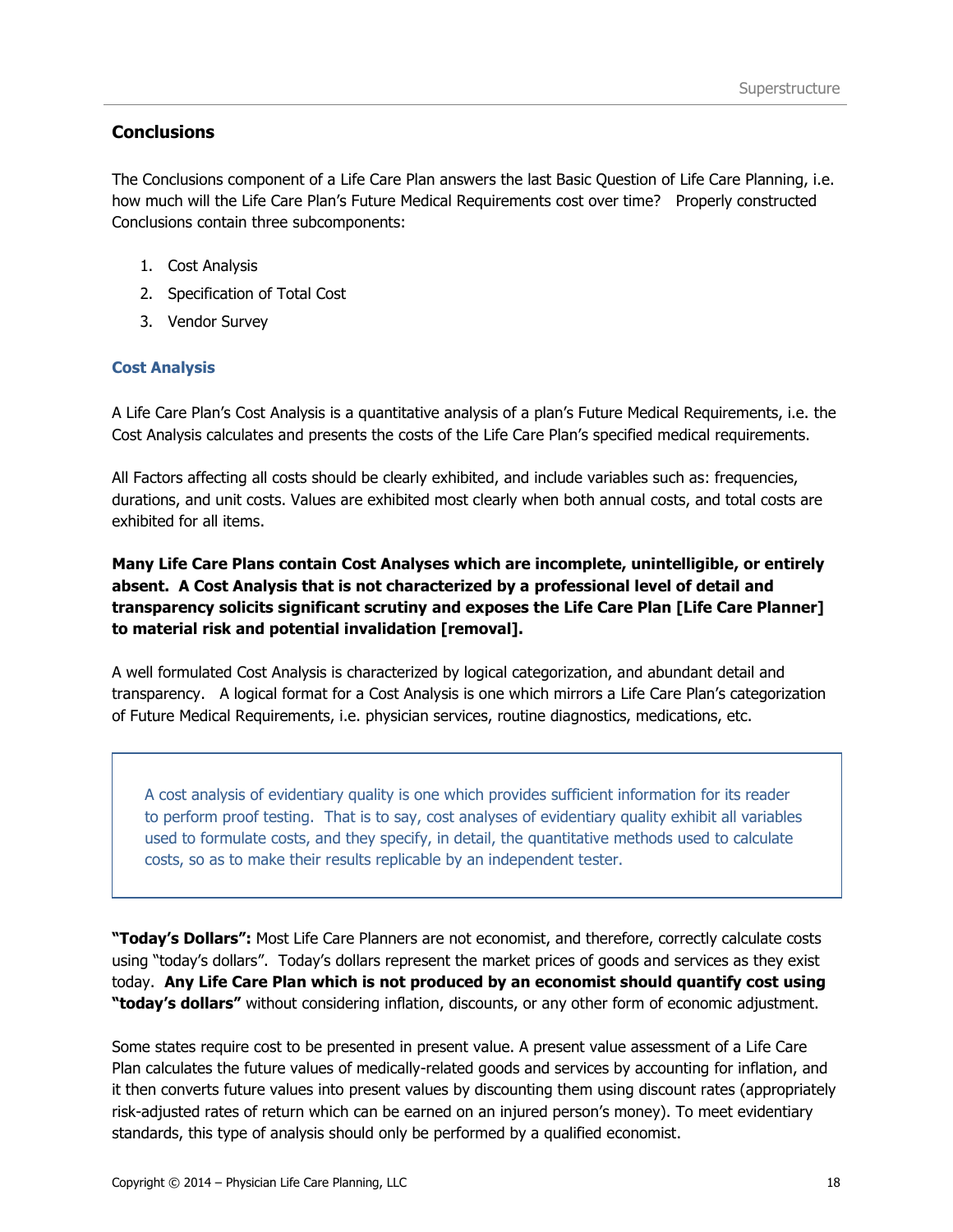#### **Specification of Total Cost**

Beyond their usefulness as case management tools for chronically/catastrophically ill/injured individuals, **Life Care Plans are professional medical valuations** which quantify the cost of providing ill/injured individuals with medically-related goods and services over specified durations of care.

The vast majority of Life Care Plans are commissioned, not as case management tools, but as valuations for the purpose of quantifying medical damages in personal injury torts. In order to fulfil this objective for which these plans are commissioned, they must quantify and exhibit a specific, bottom line, monetary value.

**It is not uncommon to encounter Life Care Plans which do not specify total value;** nor is it uncommon to encounter Life Care Plans to which a reader needs to apply the mosaic theory of finance in order to deduce a specific, total value. **Any Life Care Plan which does not specify total value is axiomatically incomplete.** 

"Show me a Life Care Plan that doesn't specify a bottom line value, and I'll show you a Life Care Plan that has been produced by someone who lacks the necessary skills to properly formulate costs, or someone who does not wish to be responsible for defending a specific value."

> — Joe G. Gonzales, MD Medical Director, Physician Life Care Planning

**It is difficult, if not impossible, for a Life Care Plan to credibly substantiate medical damages if a Life Care Planner fails to specify medical damages.**

#### **Vendor Survey**

The Vendor Survey in a Life Care Plan exhibits source information for all unit costs included in a plan's Cost Analysis. The Vendor Survey substantiates unit costs by making them independently verifiable.

The framework presented in this document classifies the Vendor Survey a subcomponent of a Life Care Plan's Conclusions. Technically speaking, the Vendor Survey doesn't conclude anything. The Vendor Survey is a Foundational Component which provides transparency into the Cost Analysis, and in doing, provides the Cost Analysis a requisite level of credibility to meet evidentiary standards.

#### **It is common to encounter Life Care Plans in which Vendor Surveys are incomplete, unintelligent or entirely absent. Any Life Care plan which does not contain a complete vendor survey fails to credibly substantiate its costs and should be deemed inadmissible.**

A properly completed vendor survey contains multiple price samples, and specifies unit prices, contact information for all vendors from which unit prices were obtained, medical coding (if referencing UCR pricing), etc.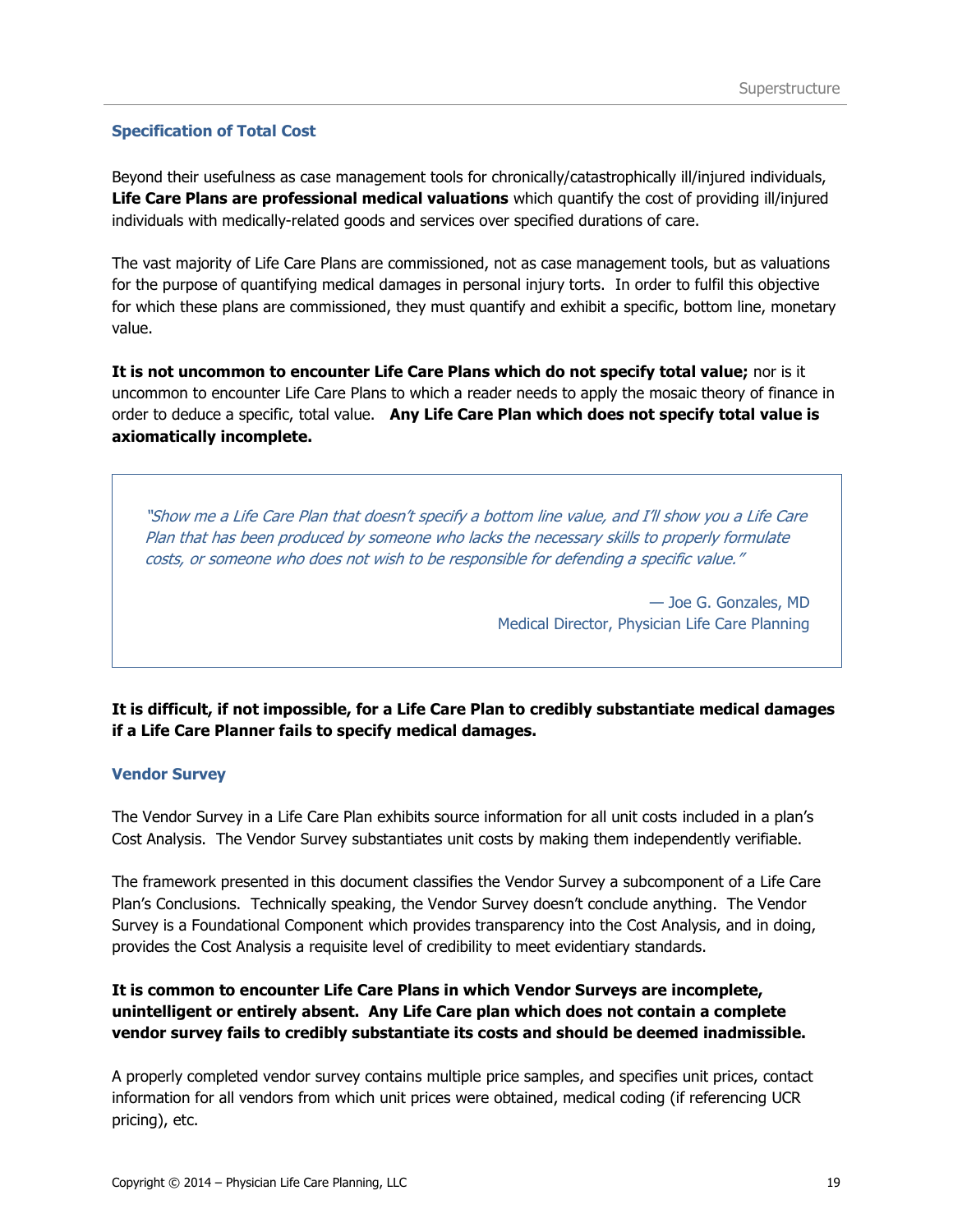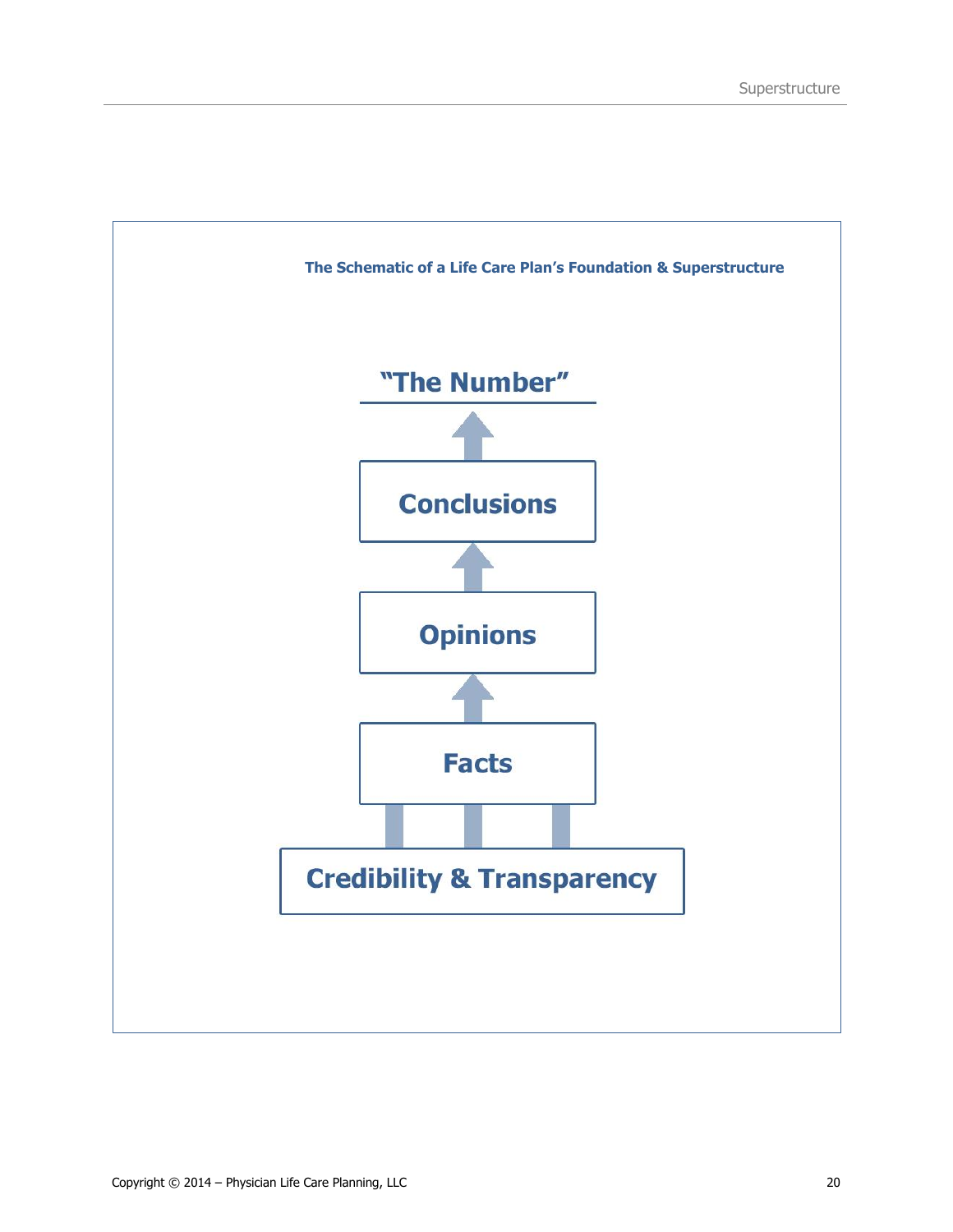## <span id="page-21-0"></span>**MECHANICS**

The Mechanics of a Life Care Plan are an extremely important set of theoretical concepts. Of all the subjects and philosophies which constitute the discipline, the concepts which undergird Life Care Planning's Mechanics may be the most abstract, but they may also be the most important.

The Mechanics of a Life Care Plan are the physics inside the body of a Life Care Plan which transfer forces of logic and reasoning from one component to the next. The Mechanics of a Life Care Plan are like a set of gears which link and energize the components of a Life Care Plan's Superstructure. Mechanics form the pathways and conduits through which a Life Care Plan's data, facts and opinions flow, and through which its conclusions find their foundation.



#### **Any conclusions in a Life Care Plan that are not supported by proper mechanics are incapable of being credibly substantiated.**

Two attributes, more than any others, characterize Life Care Planning's mechanical framework:

- 1. Linearity
- 2. Continuity

#### **Linearity**

A properly formulated Life Care Plan is a construct of linear reasoning because Life Care Planning is a linear process; i.e. it is a straight-line series of precedent-dependent questions, answers, and relationships, each of which are indispensable, and each of which must be addressed in the correct order.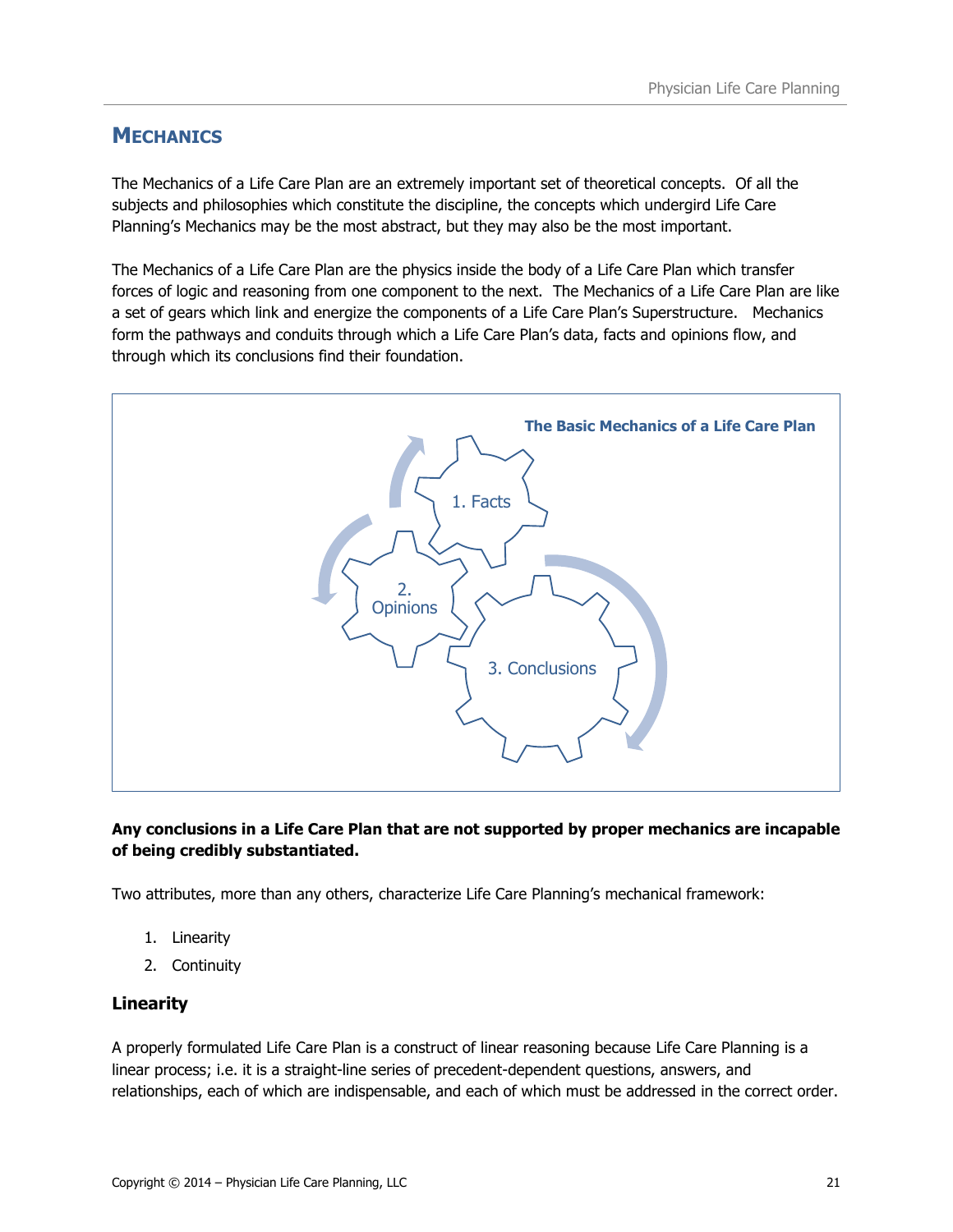

As the diagram above demonstrates, The Basic Questions of Life Care Planning are not three disjointed, isolated or discontinuous questions. Rather they form a singular line of inquiry and reasoning which constitutes a precedent-dependent linear process.

Without requisite capacity, it is not possible to formulate a credible answer to Question 1; without answering Question 1, Question 2 is impossible to answer; and without credibly answering Question 2, Questions 3 cannot be addressed.

**Many Life Care Plans are improperly formulated and exhibit inadequate linearity to credibly substantiate their conclusions.** To achieve credibility, a Life Care Plan must demonstrate, and a Life Care Planner must be able to communicate consistent, linear medical reasoning.

The reader is encouraged to revisit the diagrams presented in this paper, note: almost all of them are characterized by linearity.

## **Continuity**

Continuity is defined as the unbroken and consistent existence or function of a particular attribute. In the case of Life Care Planning, the attributes in question are logic and reasoning.

If there is discontinuity in a Life Care Plan's chain of logic and reasoning, or if requisite bases are not present to support such continuity, then the Life Care Plan's entire Superstructure is vulnerable to questioning, attack and collapse.

A reader [and a Life Care Planner] should be able trace the effects of the objective findings forward to the diagnostic conclusions, forward to support a plan's consequent circumstances, and forward further to support future medical requirements which materialize as specific values in a plan's Cost Analysis. This level of continuity should exist both forwards and backwards, from the base information in a plan's objective findings to its specified value of total damages.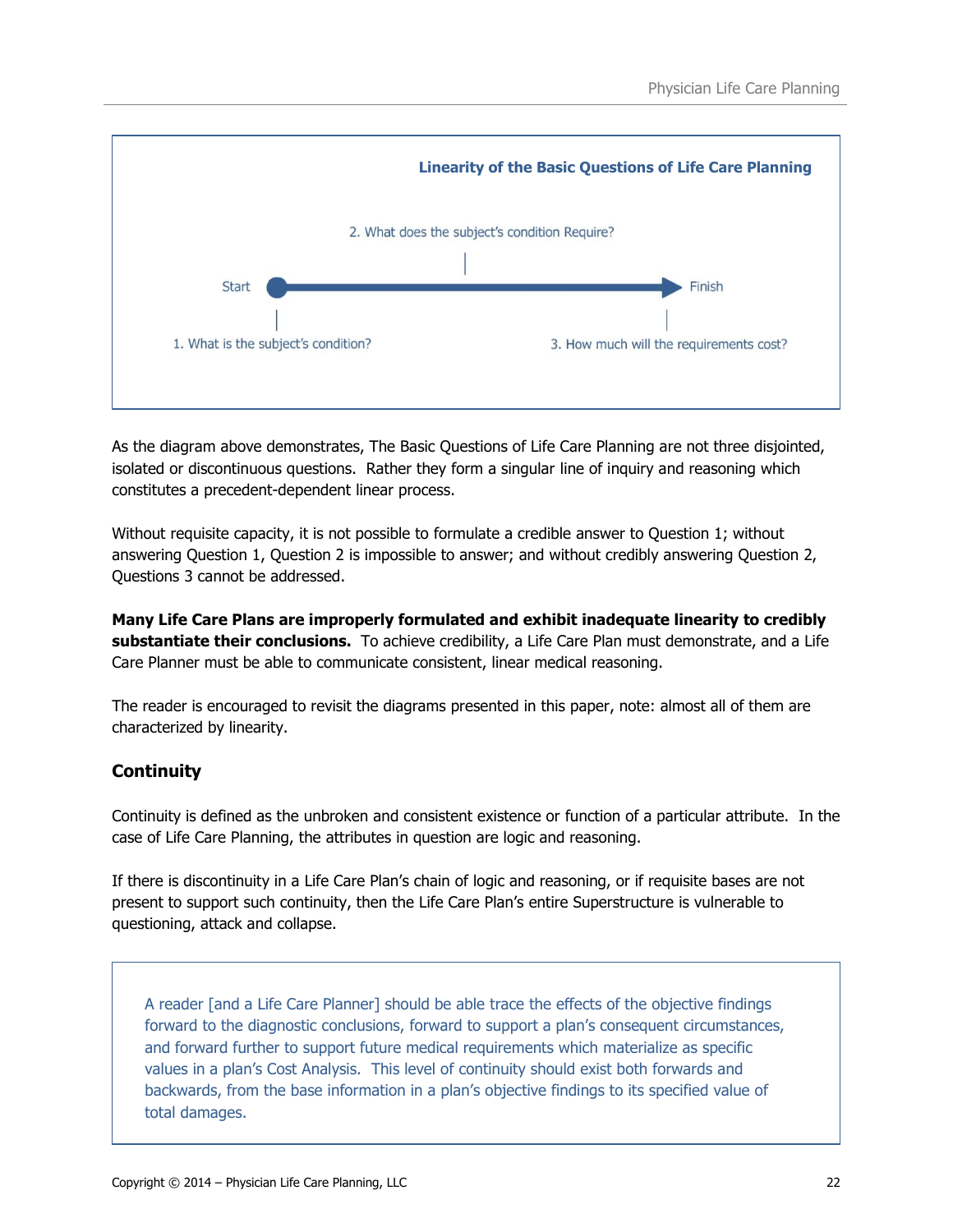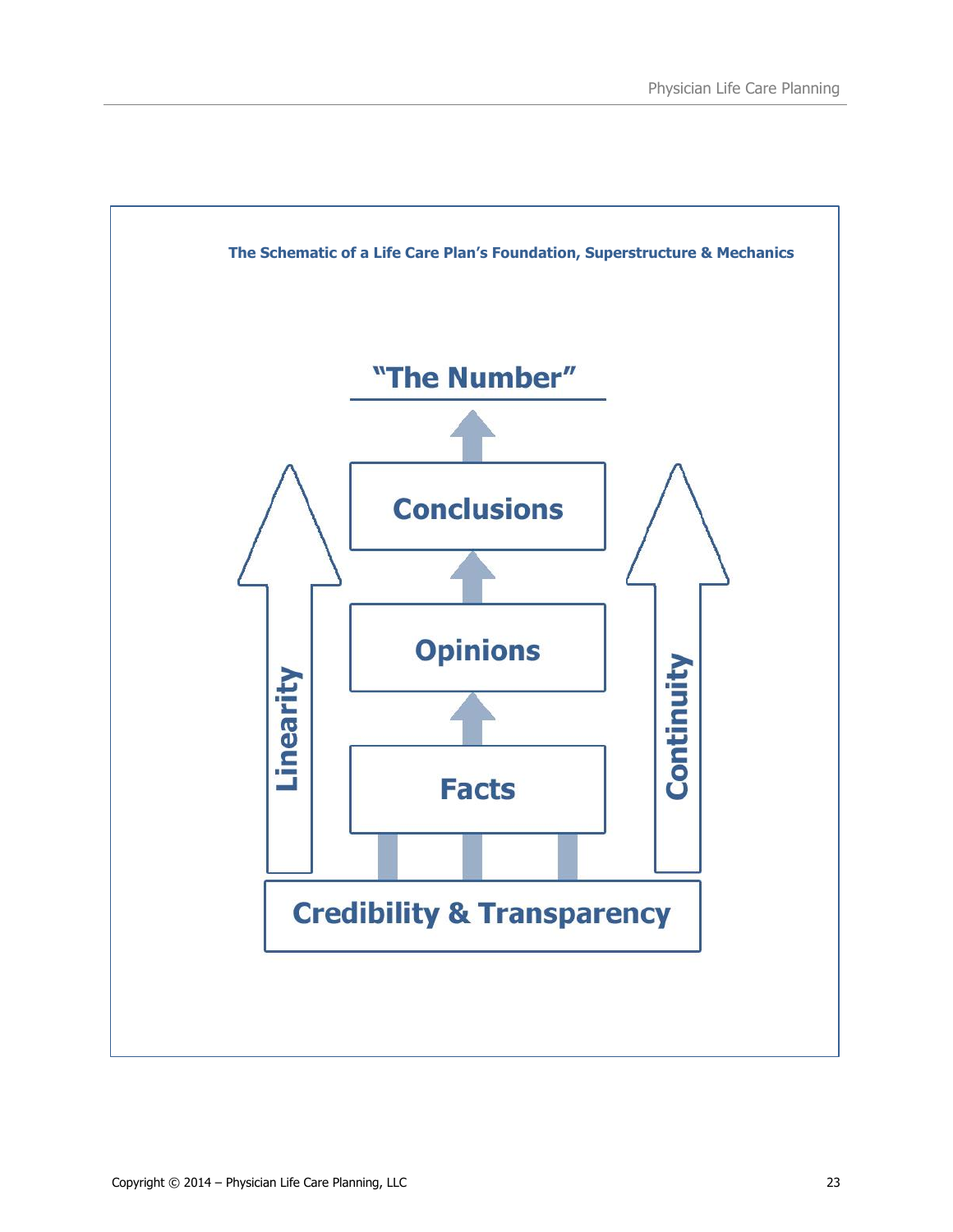## **PHYSICIAN LIFE CARE PLANNING, LLC**

**Physician Life Care Planning** is a healthcare information services company which provides physiciandirected Life Care Plans and other high quality medical-legal services.

As of the date of this publication, the Company consists of 34 board certified Life Care Planning physicians, in 22 states, who specialize in Physical Medicine & Rehabilitation, and who are dedicated to the advancement of Life Care Planning methodology, education, ethics, standards of practice, and research and publication.

For additional information about Life Care Planning or the services provided by the Company, please contact us at [info@PhysicianLCP.com.](mailto:info@PhysicianLCP.com)

#### **Physician Life Care Planning, LLC**

11550 IH 10 West Suite 375 San Antonio, Texas 78230

P: (866) 888-7352 E: info@PhysicianLCP.com W: www.PhysicianLCP.com